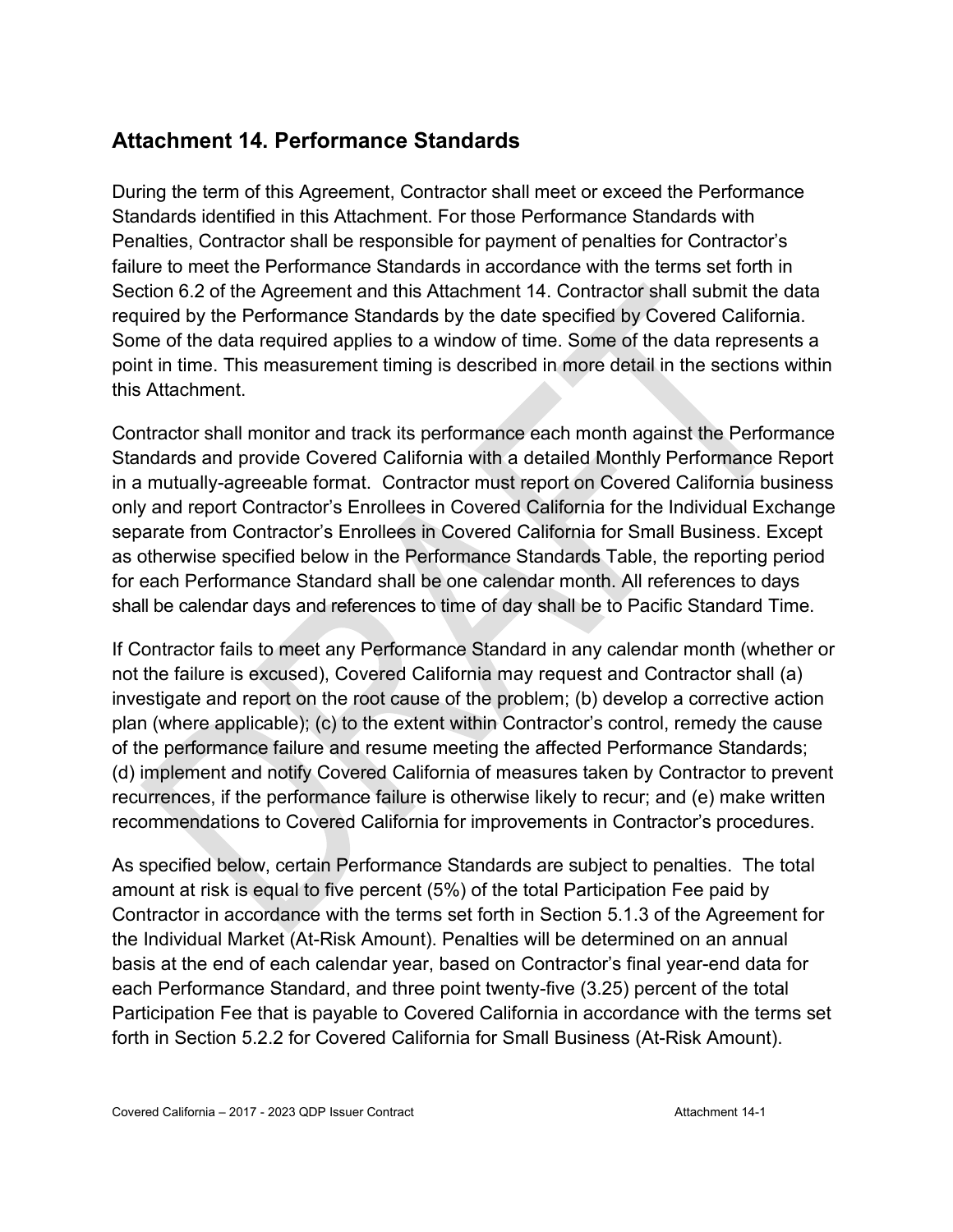Covered California will provide the Contractor an Initial Contractor Performance Standard Evaluation Report, covering preliminary year end data available, which Covered California will send to Contractor for review no later than February 28<sup>th</sup> of the following calendar year.

When the results of the Performance Standards are calculated, Covered California will provide Contractor with a Final Contractor Performance Standard Evaluation Report, along with an invoice, within 60 calendar days of receipt of the Performance Standards data requirements.

Contractor shall remit payment to Covered California within 30 calendar days of receiving the Final Contractor Performance Measurement Evaluation Report and invoice. If Contractor does not agree with either the Initial or the Final Performance Standard Evaluation Report, Contractor may dispute the Report in writing within thirty (30) calendar days of receipt of that Report. The written notification of dispute shall provide a detailed explanation of the basis for the dispute. Covered California shall review and provide a written response to Contractor's dispute within thirty (30) calendar days of receipt of Contractor's notification of dispute. If the Contractor still disputes the findings of Covered California, Contractor may pursue additional remedies in accordance with Section 12.1 of the Agreement.

# **Performance Standards Reporting - Group 1 - Customer Service and Group 2 – Operational, Performance Standards 1.1 – 1. 6 and 2.1 – 2.5**

Contractor shall not be responsible for any failure to meet a Performance Standard if and to the extent that the failure is excused pursuant to Section 12.7 of the Agreement (Force Majeure) or the parties agree that the lack of compliance is due to Covered California's failure to properly or timely perform (or cause to be properly or timely performed) any responsibility, duty, or other obligation under this Agreement, provided that Contractor timely notifies Covered California of the problem and uses commercially reasonable efforts to perform and meet the Performance Standards notwithstanding Covered California's failure to perform or delay in performing.

Covered California – 2017 - 2023 QDP Issuer Contract Attachment 14-2 If Contractor wishes to avail itself of one of these exceptions, Contractor must notify Covered California in its response to the performance report identifying the failure to meet such Performance Standard. This response must include: (a) the identity of the Performance Standard that is subject to the exception, and (b) the circumstances that gave rise to the exception in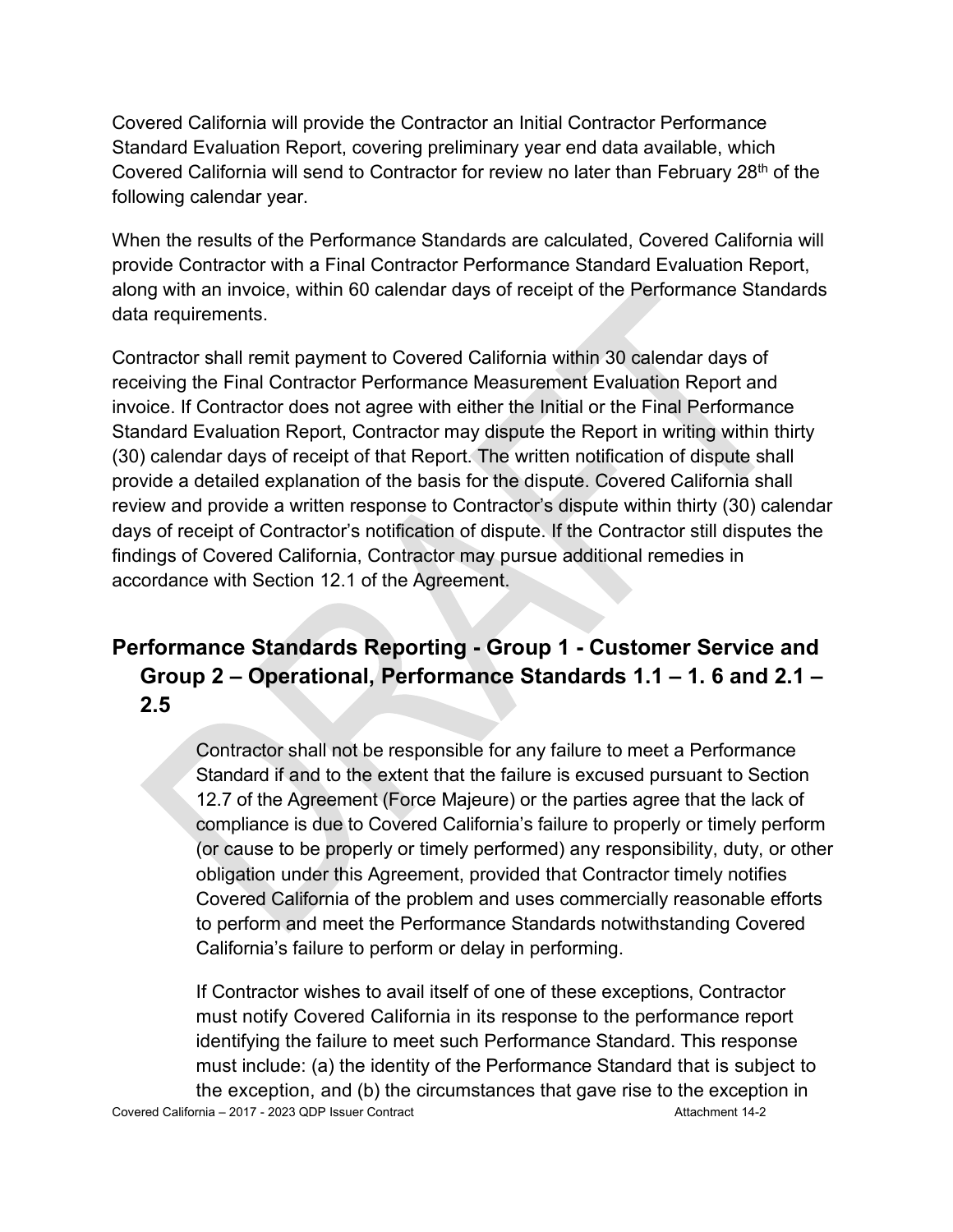sufficient detail to permit Covered California to evaluate whether Contractor's claim of exception is valid. Notwithstanding anything to the contrary herein, in no event shall any failure to meet a Customer Satisfaction Performance Standard fall within an exception.

The Parties may adjust, suspend, or add Performance Standards from time to time, upon written agreement of the parties, without an amendment to this contract.

#### **Performance Standards Reporting – Group 3 – Dental Quality Alliance (DQA) Pediatric Measure Set, Group 4 – Utilization Measures for Adult Dental, Group 5 - Quality and Delivery System Reform**

**Annual Performance Report:** An annual report will be required for the performance measurement data in Group 3 and 4. The performance period is the 2017 - 2023 contract term. Annual reports for Group 3 and 4 are due by April 30th of the following calendar year. The Annual Narrative Report for Group 5 is due by February 28th of the following calendar year. Contractor shall report Covered California business only, separated by product type if Contractor offers multiple products for Groups 3 and 4, and shall report Covered California for the Individual Market separate from Contractor's Covered California Enrollees in Covered California for Small Business.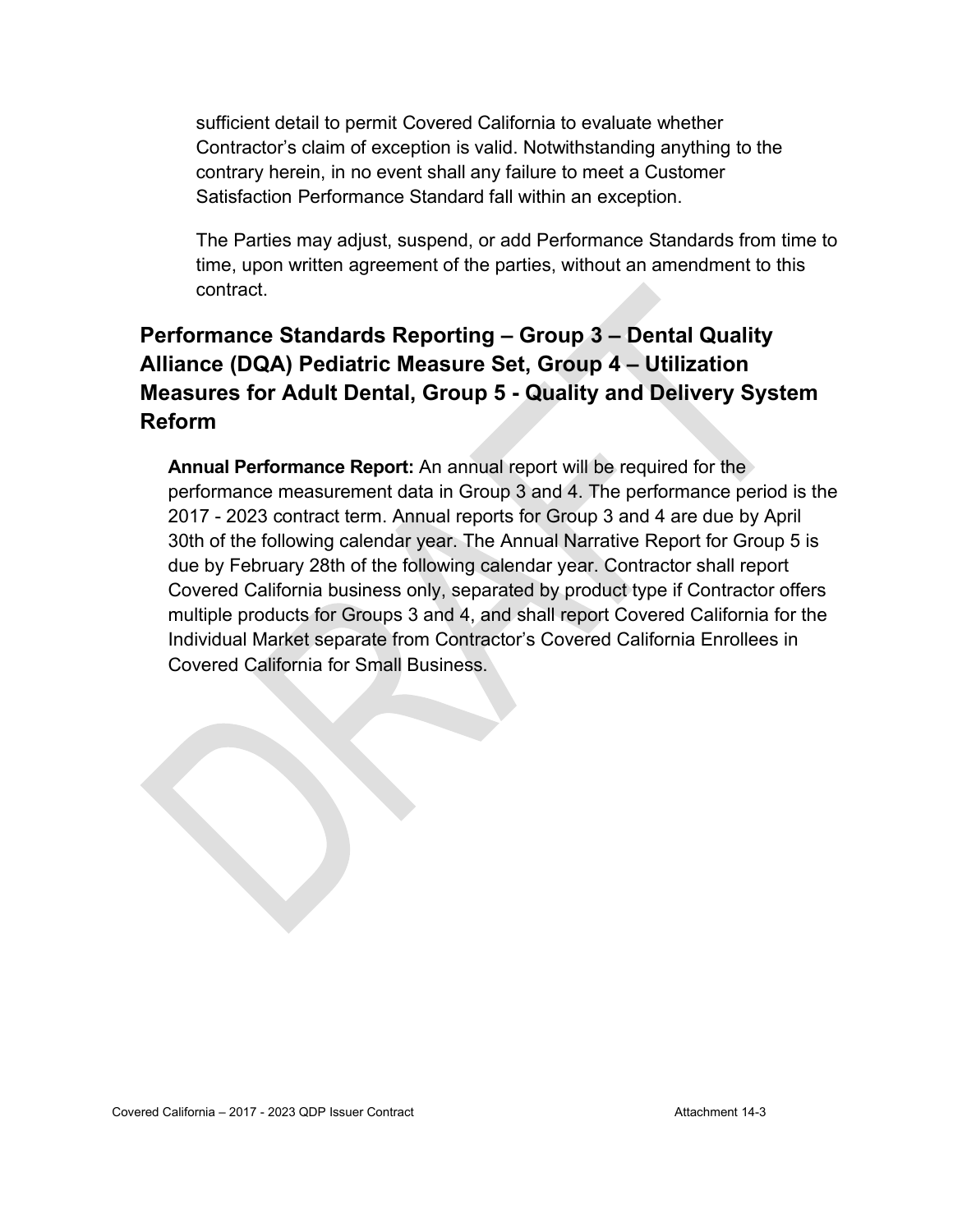#### **Covered California Performance Standards for Contractor**

#### **Group 1: Customer Service Performance Standards 24% of Total Performance Penalty at Risk**  Contractor shall submit all Group 1 data on a monthly basis by the 10<sup>th</sup> of the following

month for the previous month's data.

|       | <b>Performance Standard</b>                                                                                                                            | <b>Individual</b>       | <b>Small</b><br><b>Business</b><br>No<br>penalties<br>will be<br>assessed<br>in $2017 -$<br>2023. | <b>Performance</b><br><b>Requirements</b>                                                                                                                                                                                                                                                              |
|-------|--------------------------------------------------------------------------------------------------------------------------------------------------------|-------------------------|---------------------------------------------------------------------------------------------------|--------------------------------------------------------------------------------------------------------------------------------------------------------------------------------------------------------------------------------------------------------------------------------------------------------|
| $1.1$ | <b>Abandonment Rate (%)</b><br>4% of total performance<br>penalty for this Group.<br><b>Measurement Period</b><br>January 1, 2023-December<br>31, 2023 | X                       | X                                                                                                 | Divide number of<br>abandoned calls by the<br>number of calls offered to a<br>phone representative.<br><b>Expectation: No more than</b><br>3% of incoming calls<br>abandoned in a calendar<br>month.<br>Performance Level: >3%<br>abandoned: 4%<br>performance penalty. < 3%<br>abandoned: no penalty. |
| 1.2   | <b>Service Level</b><br>4% of total performance<br>penalty for this Group.<br><b>Measurement Period</b><br>January 1, 2023-December<br>31, 2023        | $\overline{\mathsf{X}}$ | $\mathsf{X}$                                                                                      | Expectation: 80% of calls<br>answered in 30 seconds or<br>less.<br>Performance Level: <80%:<br>4% performance penalty. ><br>80%-: no penalty.                                                                                                                                                          |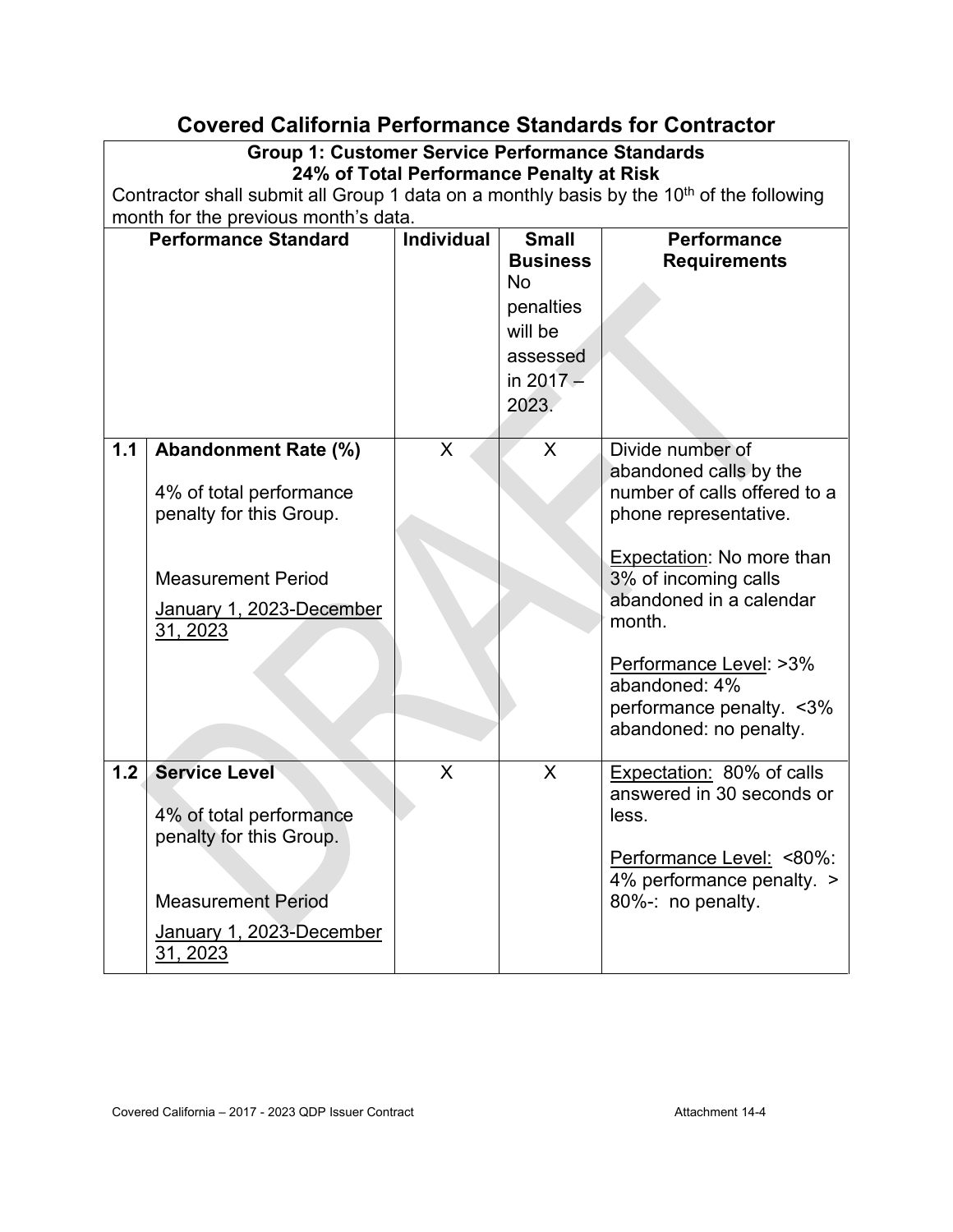|     | <b>Group 1: Customer Service Performance Standards</b>                                                                                                                                                                                                                                                                                                                                                                                                                                                                                                                                                        |                   |                                                                                                          |                                                                                                                                                                                                                                                                                                                                                                                                                                                                                                              |  |  |  |
|-----|---------------------------------------------------------------------------------------------------------------------------------------------------------------------------------------------------------------------------------------------------------------------------------------------------------------------------------------------------------------------------------------------------------------------------------------------------------------------------------------------------------------------------------------------------------------------------------------------------------------|-------------------|----------------------------------------------------------------------------------------------------------|--------------------------------------------------------------------------------------------------------------------------------------------------------------------------------------------------------------------------------------------------------------------------------------------------------------------------------------------------------------------------------------------------------------------------------------------------------------------------------------------------------------|--|--|--|
|     | 24% of Total Performance Penalty at Risk                                                                                                                                                                                                                                                                                                                                                                                                                                                                                                                                                                      |                   |                                                                                                          |                                                                                                                                                                                                                                                                                                                                                                                                                                                                                                              |  |  |  |
|     | Contractor shall submit all Group 1 data on a monthly basis by the 10 <sup>th</sup> of the following<br>month for the previous month's data.                                                                                                                                                                                                                                                                                                                                                                                                                                                                  |                   |                                                                                                          |                                                                                                                                                                                                                                                                                                                                                                                                                                                                                                              |  |  |  |
|     | <b>Performance Standard</b>                                                                                                                                                                                                                                                                                                                                                                                                                                                                                                                                                                                   | <b>Individual</b> | <b>Small</b><br><b>Business</b><br><b>No</b><br>penalties<br>will be<br>assessed<br>in $2017 -$<br>2023. | <b>Performance</b><br><b>Requirements</b>                                                                                                                                                                                                                                                                                                                                                                                                                                                                    |  |  |  |
| 1.3 | <b>ID Card Processing Time</b><br>If carrier uses a no-card<br>eligibility verification<br>system: the time frame<br>from receipt of binder<br>payment or<br>complete and accurate<br>enrollment information<br>through the date consumer<br>receives carrier<br>communication regarding<br>use of no-card eligibility<br>verification system.<br>4% of total performance<br>penalty for this Group.<br>Contractor shall submit this<br>data monthly by the 10 <sup>th</sup> of<br>the following month for the<br>previous month's data.<br><b>Measurement Period</b><br>January 1, 2023-December<br>31, 2023 | X                 | $\overline{\mathsf{X}}$                                                                                  | <b>For Covered California for</b><br>the Individual Market:<br>Expectation: 99% of ID<br>cards issued within 10<br>business days of receiving<br>complete and accurate<br>enrollment information and<br>binder payment for a<br>specific consumer(s).<br><b>For Small Business:</b><br>Expectation: 99% of ID<br>cards issued within 10<br>business days of receipt of<br>complete and accurate<br>enrollment information for a<br>specific consumer.<br>Performance Level: <99%:<br>4% performance penalty. |  |  |  |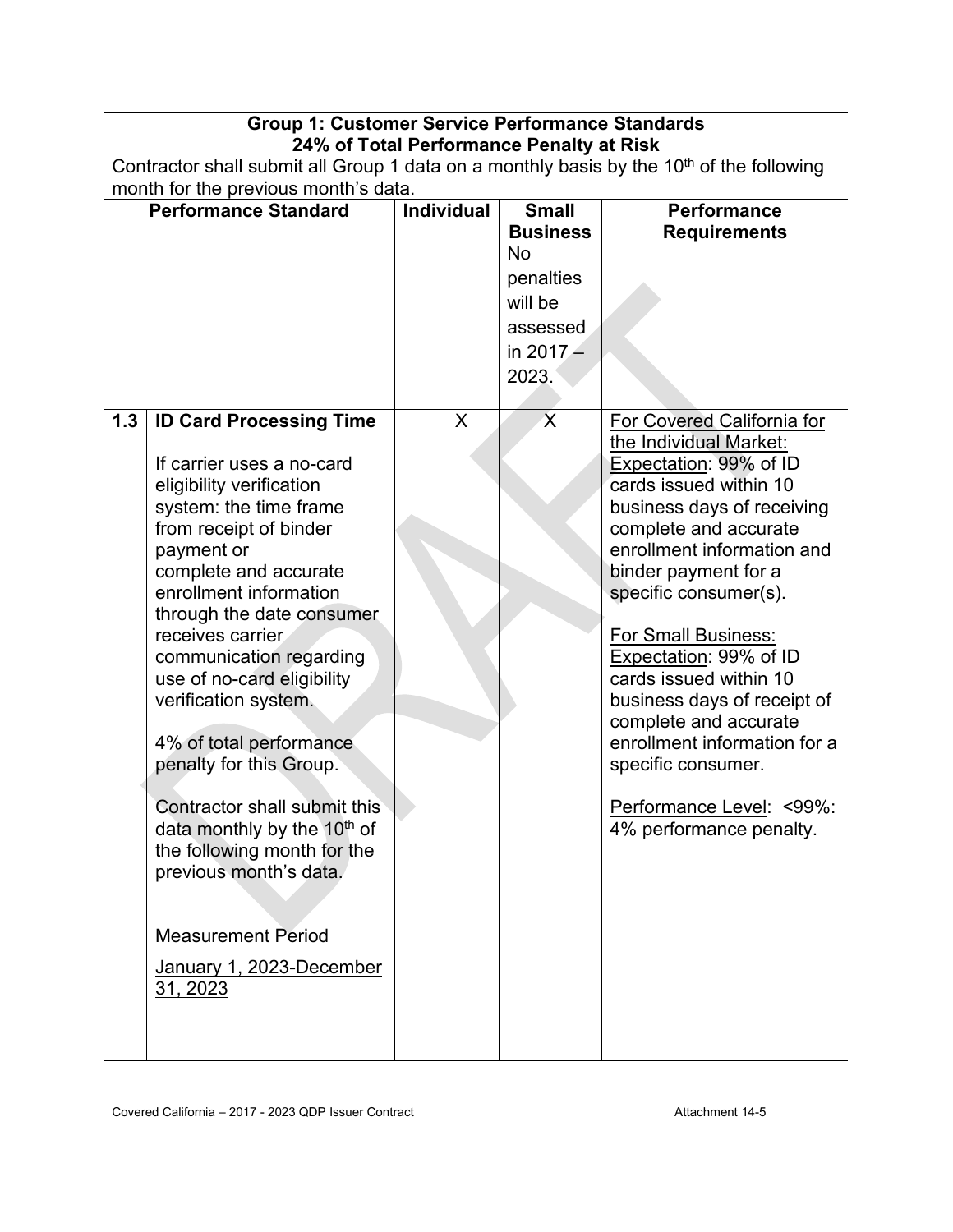|                                      | <b>Group 1: Customer Service Performance Standards</b>                                                                                                          |                   |                                                           |                                                                                                                                                                                                                                                                                                                                              |  |  |  |
|--------------------------------------|-----------------------------------------------------------------------------------------------------------------------------------------------------------------|-------------------|-----------------------------------------------------------|----------------------------------------------------------------------------------------------------------------------------------------------------------------------------------------------------------------------------------------------------------------------------------------------------------------------------------------------|--|--|--|
|                                      | 24% of Total Performance Penalty at Risk<br>Contractor shall submit all Group 1 data on a monthly basis by the 10 <sup>th</sup> of the following                |                   |                                                           |                                                                                                                                                                                                                                                                                                                                              |  |  |  |
| month for the previous month's data. |                                                                                                                                                                 |                   |                                                           |                                                                                                                                                                                                                                                                                                                                              |  |  |  |
| <b>Performance Standard</b>          |                                                                                                                                                                 | <b>Individual</b> | <b>Small</b><br><b>Business</b><br><b>No</b><br>penalties | <b>Performance</b><br><b>Requirements</b>                                                                                                                                                                                                                                                                                                    |  |  |  |
|                                      |                                                                                                                                                                 |                   | will be<br>assessed<br>in $2017 -$<br>2023.               |                                                                                                                                                                                                                                                                                                                                              |  |  |  |
| 1.4                                  | <b>Initial Call Resolution</b><br>4% of total performance<br>penalty for this Group.<br><b>Measurement Period</b><br>January 1, 2023-December<br>31, 2023       | X                 | $\overline{X}$                                            | Expectation: 85% of<br>Covered California enrollee<br>issues will be resolved<br>within one (1) business day<br>of receipt of the issue.<br>Performance Level: <85%:<br>4% performance penalty.<br>>85%: no penalty.                                                                                                                         |  |  |  |
| 1.5                                  | <b>Grievance Resolution</b><br>4% of total performance<br>penalty for this Group.<br><b>Measurement Period</b><br>January 1, 2023-December<br>31, 2023          | $\sf X$           | $\mathsf{X}$                                              | Expectation: 95% of<br><b>Covered California enrollee</b><br>grievances resolved within<br>30 calendar days of initial<br>receipt.<br>Performance Level: <95%<br>resolved within 30 calendar<br>days of initial receipt: 4%<br>performance penalty. 95%<br>or greater resolved within<br>30 calendar days of initial<br>receipt: no penalty. |  |  |  |
| 1.6                                  | <b>Covered California</b><br>member Email or Written<br><b>Inquiries Answered and</b><br><b>Completed</b><br>4% of total performance<br>penalty for this Group. | X                 | X                                                         | Expectation: 90% of<br><b>Covered California member</b><br>email or written inquiries<br>answered and completed<br>within 15 business days of<br>the inquiry. Does not<br>include appeals or<br>grievances.                                                                                                                                  |  |  |  |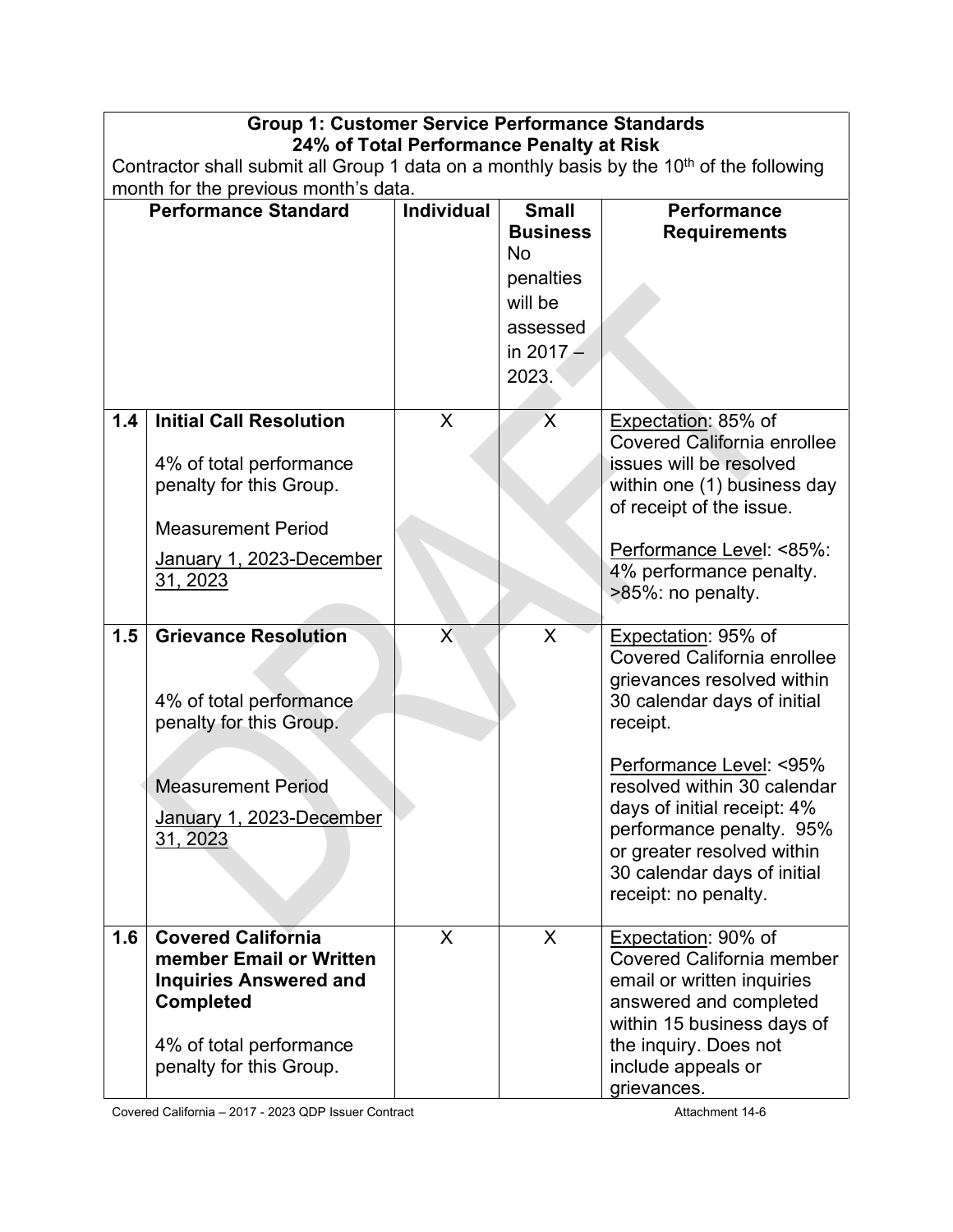| <b>Group 1: Customer Service Performance Standards</b><br>24% of Total Performance Penalty at Risk   |                   |                                                                                                    |                                                                          |  |  |
|------------------------------------------------------------------------------------------------------|-------------------|----------------------------------------------------------------------------------------------------|--------------------------------------------------------------------------|--|--|
| Contractor shall submit all Group 1 data on a monthly basis by the 10 <sup>th</sup> of the following |                   |                                                                                                    |                                                                          |  |  |
| month for the previous month's data.                                                                 |                   |                                                                                                    |                                                                          |  |  |
| <b>Performance Standard</b>                                                                          | <b>Individual</b> | <b>Small</b><br><b>Business</b><br>No.<br>penalties<br>will be<br>assessed<br>in $2017 -$<br>2023. | <b>Performance</b><br><b>Requirements</b>                                |  |  |
| <b>Measurement Period</b><br>January 1, 2023-December<br>31, 2023                                    |                   |                                                                                                    | Performance Level: <90%:<br>4% performance penalty.<br>>90%: no penalty. |  |  |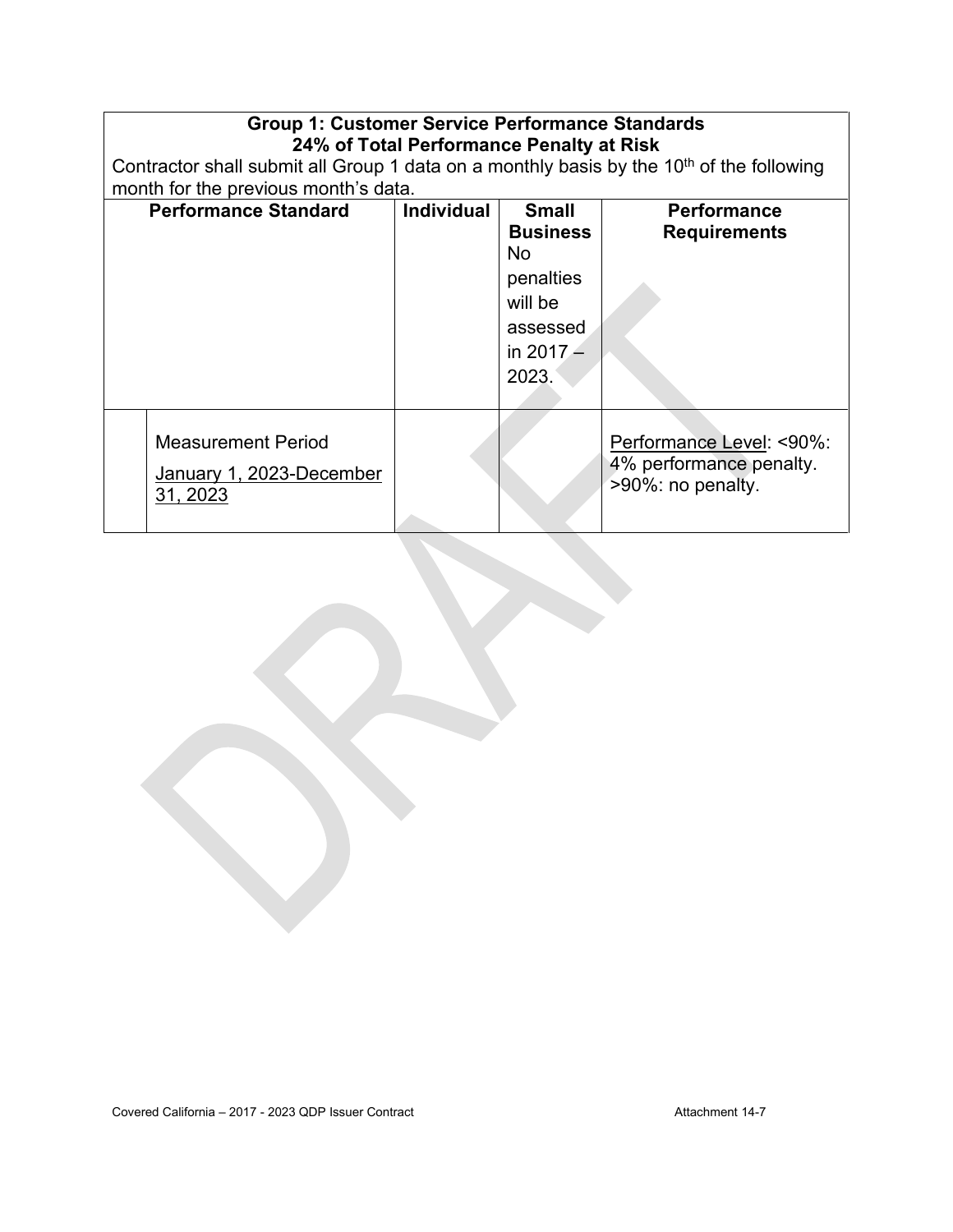| <b>Group 2: Operational Performance Standards</b><br>30% of Total Performance Penalty at Risk |                                                                                                                                                                                                                                                                                          |                   |                                 |                                                                                                                                                                                                                                                                                                                                           |  |
|-----------------------------------------------------------------------------------------------|------------------------------------------------------------------------------------------------------------------------------------------------------------------------------------------------------------------------------------------------------------------------------------------|-------------------|---------------------------------|-------------------------------------------------------------------------------------------------------------------------------------------------------------------------------------------------------------------------------------------------------------------------------------------------------------------------------------------|--|
|                                                                                               | <b>Performance Standard</b>                                                                                                                                                                                                                                                              | <b>Individual</b> | <b>Small</b><br><b>Business</b> | <b>Performance Standards</b>                                                                                                                                                                                                                                                                                                              |  |
| 2.1                                                                                           | 834 Processing                                                                                                                                                                                                                                                                           | X                 |                                 | <b>Expectation: Covered</b><br>California will receive a<br>TA1 or 999 file, or both as<br>appropriate within three                                                                                                                                                                                                                       |  |
|                                                                                               | <b>Measurement Period:</b>                                                                                                                                                                                                                                                               |                   |                                 | business days of receipt                                                                                                                                                                                                                                                                                                                  |  |
|                                                                                               | Plan Year 2023, 834<br>transactions will begin<br>with renewals.                                                                                                                                                                                                                         |                   |                                 | of the 834 file 95% of the<br>time.                                                                                                                                                                                                                                                                                                       |  |
|                                                                                               | October 1, 2022 -<br>December 31, 2023                                                                                                                                                                                                                                                   |                   |                                 | Performance Level <95%<br>below expectation: 5%<br>performance penalty.                                                                                                                                                                                                                                                                   |  |
|                                                                                               | 5% of total performance<br>penalty for this Group.                                                                                                                                                                                                                                       |                   |                                 |                                                                                                                                                                                                                                                                                                                                           |  |
| 2.2                                                                                           | 834 Generation -<br><b>Effectuation and</b><br><b>Cancellation</b><br><b>Transactions</b><br><b>Measurement Period:</b><br>Plan Year, 834<br>transactions will begin<br>with renewals.<br>October 1, 2022 -<br>December 31, 2023<br>2.5% of total performance<br>penalty for this Group. | $\sf X$           |                                 | <b>Expectation: Covered</b><br>California will successfully<br>receive and process<br>effectuation and<br>cancellation 834<br>transactions within 60<br>days from either the<br>coverage effective date or<br>transaction timestamp,<br>whichever is later 95% of<br>the time.<br>Performance Level <95%:<br>2.5% performance<br>penalty. |  |
| 2.3                                                                                           | 834 Generation -<br><b>Termination</b><br><b>Transactions</b><br><b>Measurement Period:</b><br><b>Plan Year 2023 834</b><br>transactions will begin                                                                                                                                      | $\sf X$           |                                 | <b>Expectation: Covered</b><br>California will receive<br>termination 834<br>transactions within ten<br>days of the grace period<br>expiration 95% of the<br>time.                                                                                                                                                                        |  |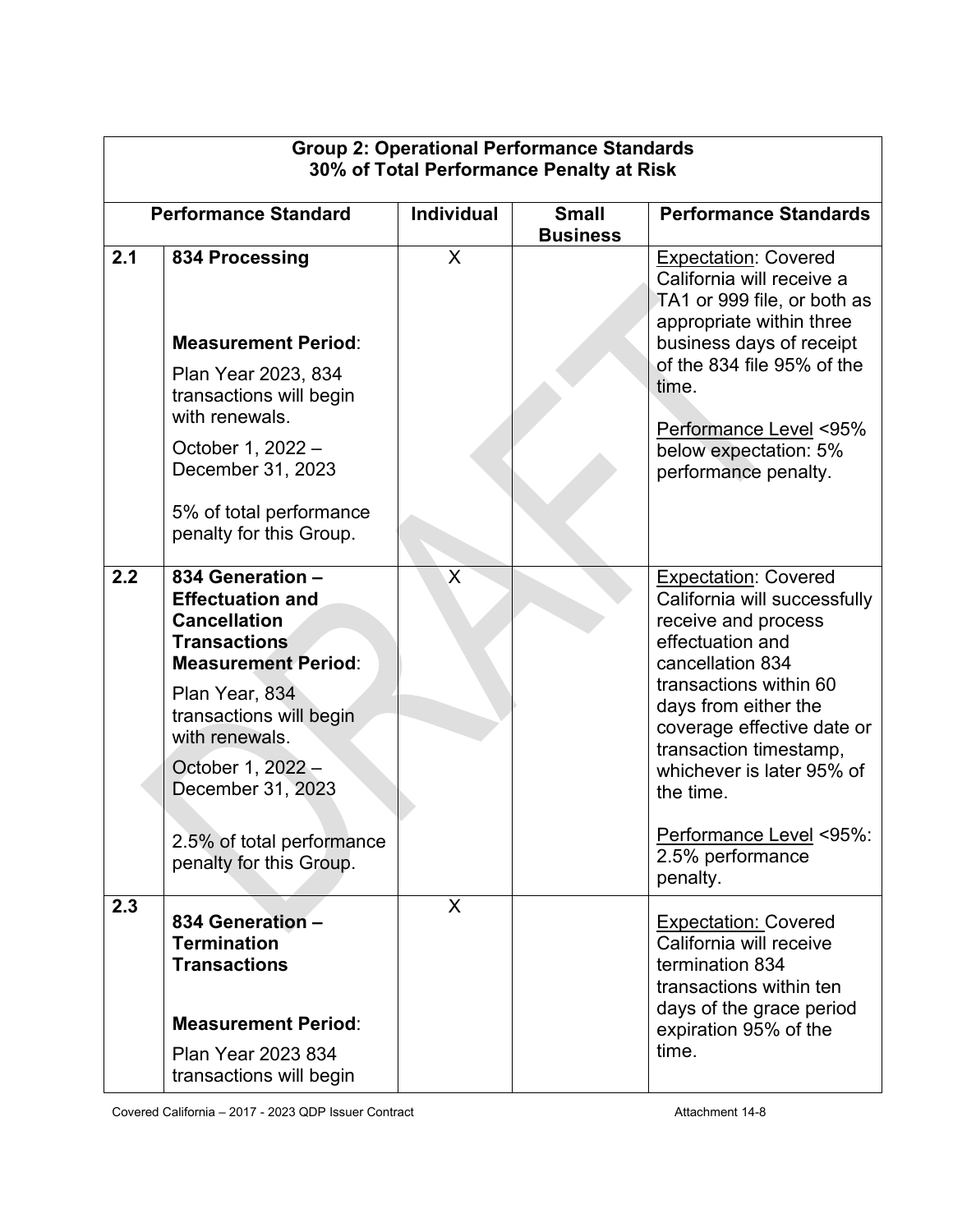| <b>Group 2: Operational Performance Standards</b><br>30% of Total Performance Penalty at Risk |                                                                                                                                                                                                                                                                                                                                    |            |                                 |                                                                                                                                                                                                                                                                                                                                                                                                                              |  |
|-----------------------------------------------------------------------------------------------|------------------------------------------------------------------------------------------------------------------------------------------------------------------------------------------------------------------------------------------------------------------------------------------------------------------------------------|------------|---------------------------------|------------------------------------------------------------------------------------------------------------------------------------------------------------------------------------------------------------------------------------------------------------------------------------------------------------------------------------------------------------------------------------------------------------------------------|--|
|                                                                                               | <b>Performance Standard</b>                                                                                                                                                                                                                                                                                                        | Individual | <b>Small</b><br><b>Business</b> | <b>Performance Standards</b>                                                                                                                                                                                                                                                                                                                                                                                                 |  |
|                                                                                               | with renewals.<br>October 1, 2022 -<br>December 31, 2023<br>2.5% of total performance<br>penalty for this Group.                                                                                                                                                                                                                   |            |                                 | Performance Level <95%:<br>2.5% performance<br>penalty.                                                                                                                                                                                                                                                                                                                                                                      |  |
| 2.4                                                                                           | <b>Reconciliation Process</b><br>10% of total<br>performance penalty for<br>this Group.<br><b>Measurement Period</b><br>January 1, 2023-<br>December 31, 2023                                                                                                                                                                      | X          |                                 | <b>Expectation: Covered</b><br>California shall receive a<br>comparison reconciliation<br>extract in accordance with<br>the file validations and<br>resolution timelines, as<br>mutually agreed upon in<br>the Reconciliation<br>Process Guide (Extranet,<br>Data Home, Contractor's<br>folder) 90% of the time for<br>accuracy and timeliness.<br>Performance Level:<br><90%: below expectation:<br>10% performance penalty |  |
| 2.5                                                                                           | <b>Data Submission</b><br>specific to contract<br><b>Section 3.4.4 Provider</b><br><b>Directory and</b><br>Attachment 7, Article 2,<br><b>Section 2.02 Data</b><br><b>Submission</b><br>Requirements.<br>10% of total performance<br>penalty for this Group.<br><b>Measurement Period</b><br>January 1, 2023-<br>December 31, 2023 | X          | X                               | <b>Expectation: Full and</b><br>regular submission of<br>data according to the<br>standards outlined in the<br>Attachment 7 citations.<br>The Contractor must work<br>with Covered California<br>and HEI Vendor to ensure<br>accuracy of data variables<br>on an ongoing basis.<br>a) Performance Level:<br>Incomplete, irregular, late<br>or non-useable data<br>submission: 5% penalty of<br>total performance             |  |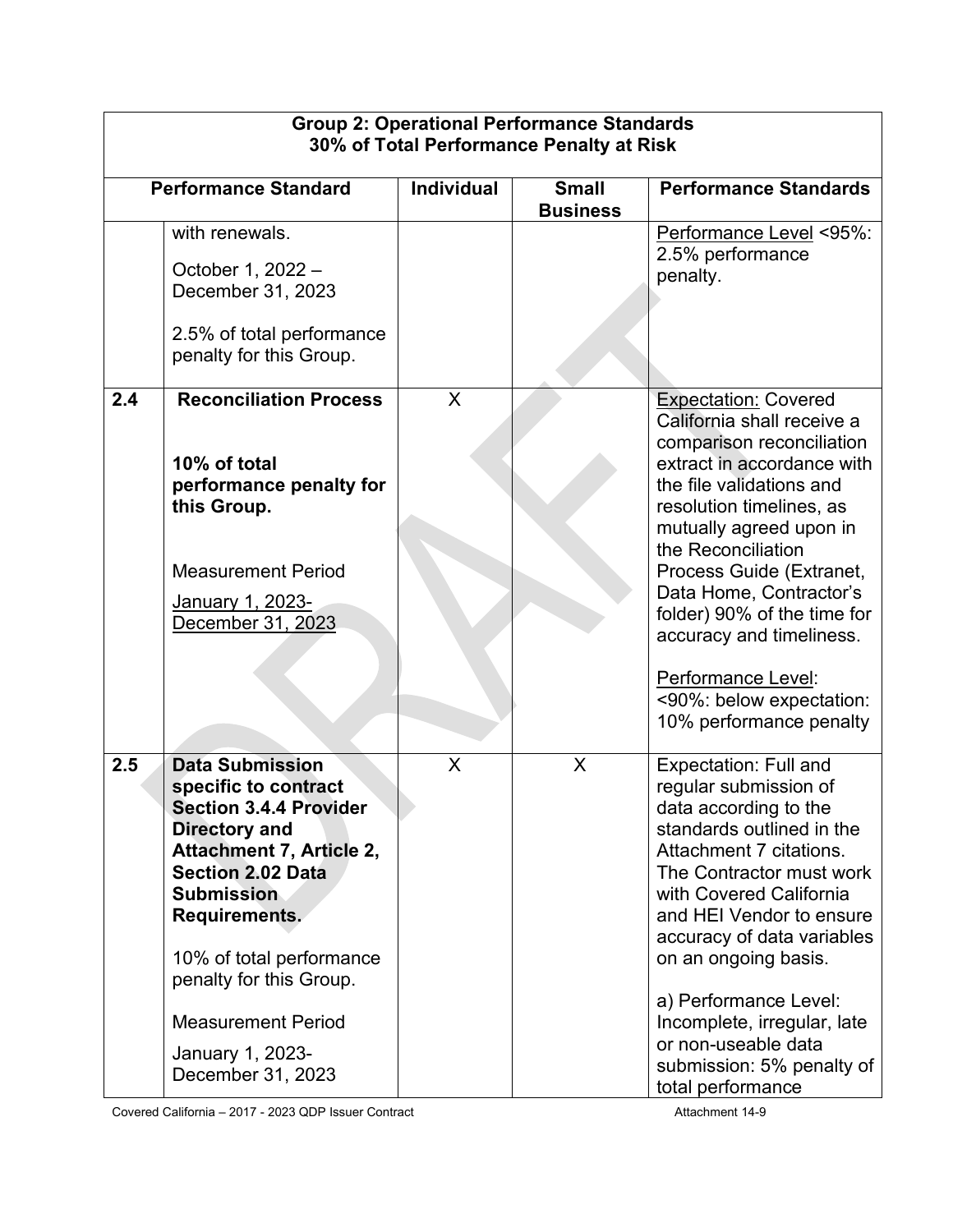| 30% of Total Performance Penalty at Risk                                                                                                                                                                                                                                                                                                                                                                                                                                                                                                                                                                                                                                                                                                                                                                                                                                       |                   |                                 |                                                                                                                                                                                                                                                                                                                                                                                                                                                                                                                                                                                                                                                                                                                                                                                                                                                                                                                                                                                                                                                             |  |  |
|--------------------------------------------------------------------------------------------------------------------------------------------------------------------------------------------------------------------------------------------------------------------------------------------------------------------------------------------------------------------------------------------------------------------------------------------------------------------------------------------------------------------------------------------------------------------------------------------------------------------------------------------------------------------------------------------------------------------------------------------------------------------------------------------------------------------------------------------------------------------------------|-------------------|---------------------------------|-------------------------------------------------------------------------------------------------------------------------------------------------------------------------------------------------------------------------------------------------------------------------------------------------------------------------------------------------------------------------------------------------------------------------------------------------------------------------------------------------------------------------------------------------------------------------------------------------------------------------------------------------------------------------------------------------------------------------------------------------------------------------------------------------------------------------------------------------------------------------------------------------------------------------------------------------------------------------------------------------------------------------------------------------------------|--|--|
| <b>Performance Standard</b>                                                                                                                                                                                                                                                                                                                                                                                                                                                                                                                                                                                                                                                                                                                                                                                                                                                    | <b>Individual</b> | <b>Small</b><br><b>Business</b> | <b>Performance Standards</b>                                                                                                                                                                                                                                                                                                                                                                                                                                                                                                                                                                                                                                                                                                                                                                                                                                                                                                                                                                                                                                |  |  |
| Definitions for<br><b>Performance Standard</b><br>2.5<br><b>Incomplete:</b> A file or part<br>of a file is missing, or<br>critical data elements are<br>not provided.<br><b>Irregular: Unexpected file</b><br>or data element<br>formatting, or record<br>volumes or data element<br>counts / sums deviate<br>significantly from<br>historical submission<br>patterns for the data<br>supplier.<br>Late: Data is submitted<br>on a date later than the<br>supplier's agreed-upon<br>submission date (i.e.,<br>between the 5th and 15th<br>of the month) plus five<br>business days.<br>Non-Usable: HEI Vendor<br>cannot successfully<br>include submitted data in<br>its database build, or HEI<br><b>Vendor's or Covered CA's</b><br>analysts determine that<br>critical components of the<br>submitted data cannot be<br>used or relied upon in<br>subsequent analytic work. |                   |                                 | requirement. Full and<br>regular submission<br>according to the formats<br>specified and useable by<br><b>Covered California</b><br>located at: (Extranet, Plan<br>Home, Resources,<br><b>Provider Directory</b><br>Resources. Covered<br>California Provider Data<br>Submission<br>Schedule_Current year):<br>no penalty<br>b) 1. Incomplete,<br>irregular, late or non-<br>useable submission of<br>HEI data: 2% penalty of<br>total performance<br>requirement. Failure to<br>submit required financials<br>(e.g., allowed, copay,<br>coinsurance, and<br>deductible amounts)<br>constitutes incomplete<br>submission. Full and<br>regular submission<br>according to the formats<br>specified and useable by<br><b>Covered California within</b><br>5 business days of each<br>monthly reporting cycle:<br>no penalty.<br>2. Dental claim/encounter<br>submissions in which a<br>file's allowed amount total<br>varies by more than plus<br>or minus 2% from the<br>file's total net payment +<br>coinsurance + copayment<br>+ deductible + third party |  |  |

# **Group 2: Operational Performance Standards**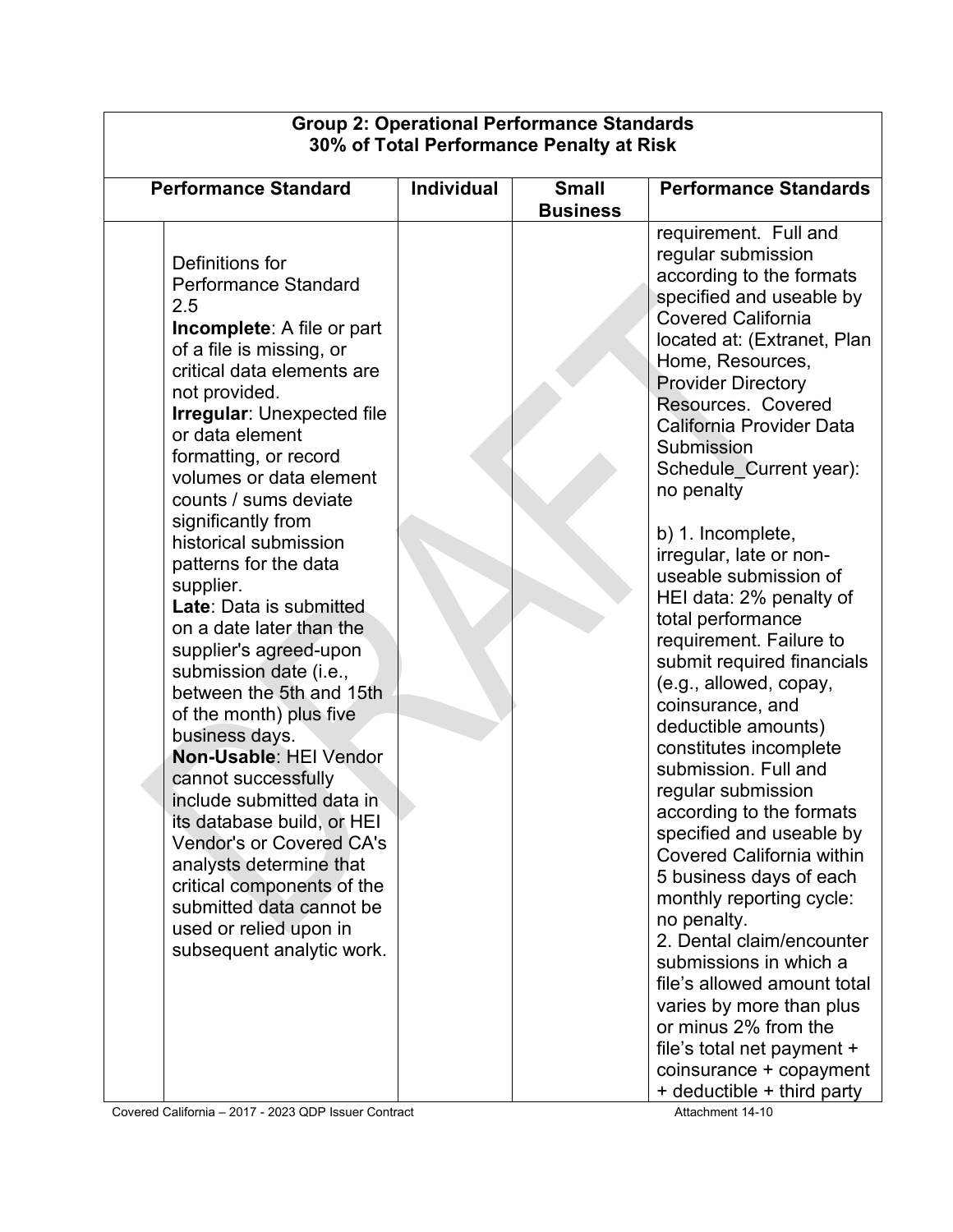| <b>Group 2: Operational Performance Standards</b><br>30% of Total Performance Penalty at Risk |                   |                                 |                                                                                                                                                                                                                                                                                                                                                                                                                                                                                                                                                                                                                                                                                                      |  |
|-----------------------------------------------------------------------------------------------|-------------------|---------------------------------|------------------------------------------------------------------------------------------------------------------------------------------------------------------------------------------------------------------------------------------------------------------------------------------------------------------------------------------------------------------------------------------------------------------------------------------------------------------------------------------------------------------------------------------------------------------------------------------------------------------------------------------------------------------------------------------------------|--|
| <b>Performance Standard</b>                                                                   | <b>Individual</b> | <b>Small</b><br><b>Business</b> | <b>Performance Standards</b>                                                                                                                                                                                                                                                                                                                                                                                                                                                                                                                                                                                                                                                                         |  |
|                                                                                               |                   |                                 | amounts: 1% penalty of<br>total performance<br>requirement.<br>3. Dental claim/encounter<br>submissions with<br>rendering provider<br>taxonomy and type<br>missing or invalid on more<br>than 1% of claims: 1%<br>penalty of total<br>performance requirement.<br>Submission meeting or<br>surpassing the 99%<br>populated and valid<br>threshold: no penalty.<br>4. Dental claim/encounter<br>submissions with<br>rendering National<br>Provider Identifier (NPI)<br>and Tax ID Number (TIN)<br>missing or invalid on more<br>than 1% of claims: 1%<br>penalty of total<br>performance requirement.<br>Submission meeting or<br>surpassing the 99%<br>populated and valid<br>threshold: no penalty. |  |

#### Total performance penalty at risk is below 100% in 2023 due to deletions and additions of performance standards resulting in a net loss to the total. The total percent at risk in 2023 will be 54%.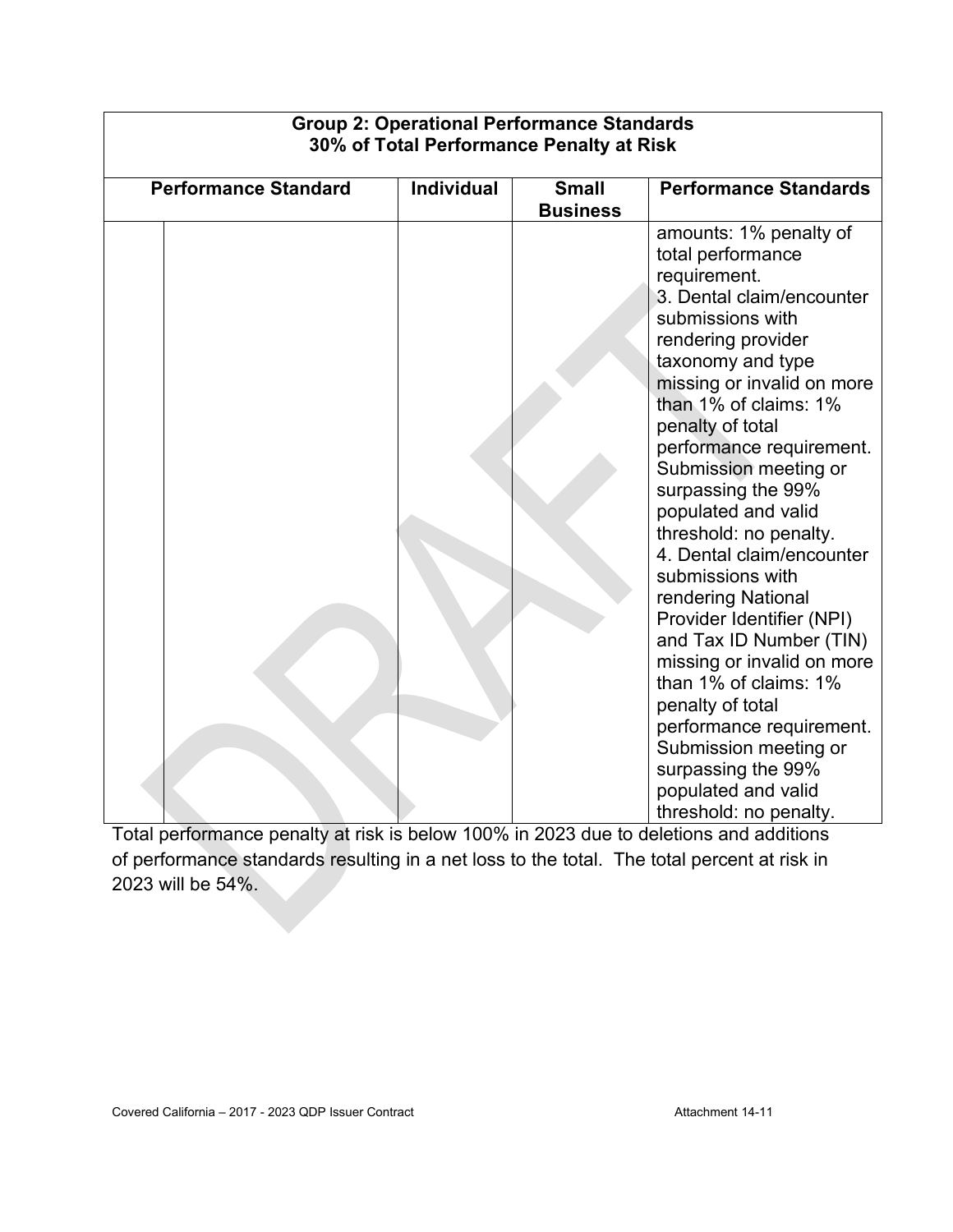|          | Group 3: Dental Quality Alliance (DQA) Pediatric Measure Set                                                                                                                    |                                                                                                                                                              |                                                                                                                                                                          |                                                                                               |                |                    |  |  |
|----------|---------------------------------------------------------------------------------------------------------------------------------------------------------------------------------|--------------------------------------------------------------------------------------------------------------------------------------------------------------|--------------------------------------------------------------------------------------------------------------------------------------------------------------------------|-----------------------------------------------------------------------------------------------|----------------|--------------------|--|--|
|          | Contractor shall annually submit the required Covered California data separated by<br>product type for Group 3. No penalties will be assessed for Group 3 in 2023. Pilot Period |                                                                                                                                                              |                                                                                                                                                                          |                                                                                               |                |                    |  |  |
|          |                                                                                                                                                                                 |                                                                                                                                                              | January 1, 2021 - December 31, 2023                                                                                                                                      |                                                                                               |                |                    |  |  |
|          |                                                                                                                                                                                 |                                                                                                                                                              |                                                                                                                                                                          |                                                                                               | QDP            |                    |  |  |
|          |                                                                                                                                                                                 |                                                                                                                                                              |                                                                                                                                                                          | <b>Denominat</b>                                                                              | Performance    |                    |  |  |
|          | <b>Measure</b>                                                                                                                                                                  | <b>Description</b>                                                                                                                                           | <b>Numerator</b>                                                                                                                                                         | or                                                                                            | Rate           | <b>Expectation</b> |  |  |
| 3.1      | <b>Utilization</b><br>of Services                                                                                                                                               | Percentage of<br>all enrolled<br>children aged<br>$0 - 1$ who<br>received at<br>least one<br>dental service<br>within the<br>reporting year.                 | Unduplicated<br>number of<br>enrolled<br>children<br>aged $0 - 1$<br>who<br>received at<br>least one<br>dental<br>service.                                               | Unduplicate<br>d number of<br>all enrolled<br>children<br>aged 0 - 1.                         | <b>NUM/DEN</b> | 10%                |  |  |
| 3.2      | <b>Utilization</b><br>of Services                                                                                                                                               | Percentage of<br>all enrolled<br>children aged<br>2 - under age<br>19 who<br>received at<br>least one<br>dental service<br>within the<br>reporting year.     | <b>Unduplicated</b><br>number of<br>enrolled<br>children<br>aged $2-$<br>under 19<br>who<br>received at<br>least one<br>dental<br>service.                               | <b>Unduplicate</b><br>d number of<br>all enrolled<br>children<br>aged 2 -<br>under age<br>19. | <b>NUM/DEN</b> | 50%                |  |  |
| 3.3      | Oral<br>Evaluation                                                                                                                                                              | Percentage of<br>enrolled<br>children under<br>age 19 who<br>received a<br>comprehensiv<br>e or periodic<br>oral evaluation<br>within the<br>reporting year. | Unduplicated<br>number of<br>enrolled<br>children<br>under age<br>19 who<br>received a<br>comprehensi<br>ve or<br>periodic oral<br>evaluation<br>as a dental<br>service. | Unduplicate<br>d number of<br>enrolled<br>children<br>under age<br>19.                        | <b>NUM/DEN</b> | 50%                |  |  |
| 3.4<br>a | Sealants in<br>10 year<br>olds                                                                                                                                                  | Percentage of<br>enrolled<br>children, who                                                                                                                   | Unduplicated<br>number of<br>enrolled                                                                                                                                    | Unduplicate<br>d number of<br>enrolled                                                        | NUM1/DEN;      | 20%                |  |  |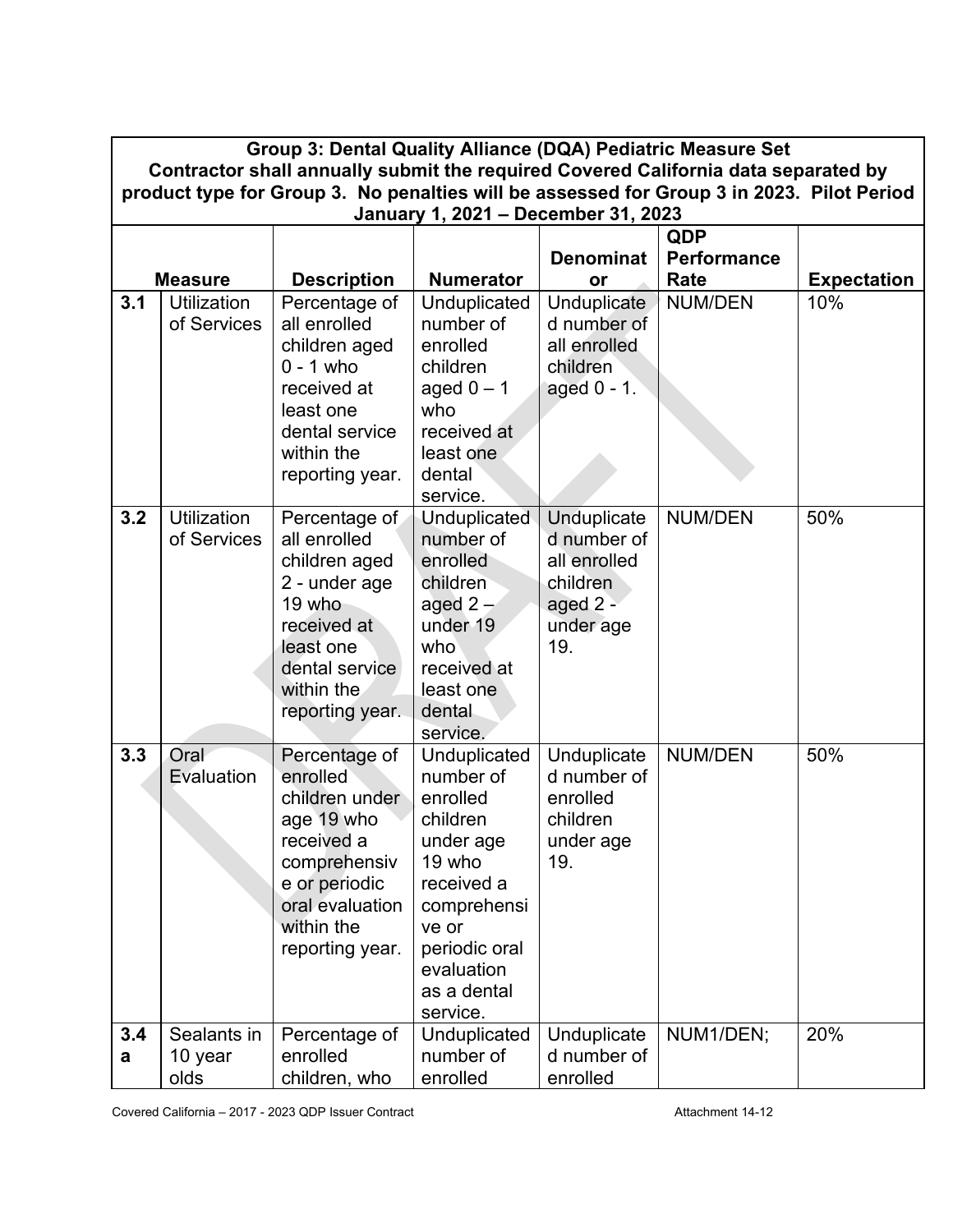| Group 3: Dental Quality Alliance (DQA) Pediatric Measure Set<br>Contractor shall annually submit the required Covered California data separated by<br>product type for Group 3. No penalties will be assessed for Group 3 in 2023. Pilot Period<br>January 1, 2021 - December 31, 2023 |                                |                                                                                                                                                                                                     |                                                                                                                                                                                    |                                                                                                                                                                                               |                                   |                    |
|----------------------------------------------------------------------------------------------------------------------------------------------------------------------------------------------------------------------------------------------------------------------------------------|--------------------------------|-----------------------------------------------------------------------------------------------------------------------------------------------------------------------------------------------------|------------------------------------------------------------------------------------------------------------------------------------------------------------------------------------|-----------------------------------------------------------------------------------------------------------------------------------------------------------------------------------------------|-----------------------------------|--------------------|
|                                                                                                                                                                                                                                                                                        |                                |                                                                                                                                                                                                     |                                                                                                                                                                                    |                                                                                                                                                                                               |                                   |                    |
|                                                                                                                                                                                                                                                                                        |                                |                                                                                                                                                                                                     |                                                                                                                                                                                    |                                                                                                                                                                                               | QDP                               |                    |
|                                                                                                                                                                                                                                                                                        | <b>Measure</b>                 |                                                                                                                                                                                                     | <b>Numerator</b>                                                                                                                                                                   | <b>Denominat</b>                                                                                                                                                                              | <b>Performance</b><br>Rate        |                    |
|                                                                                                                                                                                                                                                                                        |                                | <b>Description</b><br>have ever                                                                                                                                                                     | children who                                                                                                                                                                       | <b>or</b><br>children                                                                                                                                                                         |                                   | <b>Expectation</b> |
|                                                                                                                                                                                                                                                                                        |                                | received<br>sealants on a<br>permanent                                                                                                                                                              | ever<br>received<br>sealants on                                                                                                                                                    | with their<br>10 <sup>th</sup><br>birthdate in                                                                                                                                                |                                   |                    |
|                                                                                                                                                                                                                                                                                        |                                | first molar                                                                                                                                                                                         | a permanent                                                                                                                                                                        | measureme                                                                                                                                                                                     |                                   |                    |
|                                                                                                                                                                                                                                                                                        |                                | tooth: $(1)$ at                                                                                                                                                                                     | first molar                                                                                                                                                                        | nt year                                                                                                                                                                                       |                                   |                    |
|                                                                                                                                                                                                                                                                                        |                                | least one<br>sealant sealed                                                                                                                                                                         | tooth: $(1)$ at<br>least one                                                                                                                                                       |                                                                                                                                                                                               |                                   |                    |
|                                                                                                                                                                                                                                                                                        |                                | by 10th                                                                                                                                                                                             | sealant.                                                                                                                                                                           |                                                                                                                                                                                               |                                   |                    |
|                                                                                                                                                                                                                                                                                        |                                | birthdate.                                                                                                                                                                                          |                                                                                                                                                                                    |                                                                                                                                                                                               |                                   |                    |
| 3.4<br>$\mathbf b$                                                                                                                                                                                                                                                                     | Sealants in<br>10 year<br>olds | Percentage of<br>enrolled<br>children, who<br>have ever<br>received<br>sealants on a<br>permanent<br>first molar<br>tooth: and $(2)$<br>all four molars<br>sealed by 10 <sup>th</sup><br>birthdate. | <b>Unduplicated</b><br>number of<br>enrolled<br>children who<br>ever<br>received<br>sealants on<br>a permanent<br>first molar<br>tooth: and<br>$(2)$ all four<br>molars<br>sealed. | Unduplicate<br>d number of<br>enrolled<br>children<br>with their<br>10 <sup>th</sup><br>birthdate in<br>measureme<br>nt year.<br>Exclude<br>children<br>who<br>received                       | NUM2/DEN<br>(after<br>exclusions) | 20%                |
|                                                                                                                                                                                                                                                                                        |                                |                                                                                                                                                                                                     |                                                                                                                                                                                    | treatment<br>(restoration<br>S,<br>extractions,<br>endodontic,<br>prosthodont<br>ic, and<br>other dental<br>treatments)<br>on all four<br>first<br>permanent<br>molars in<br>the 48<br>months |                                   |                    |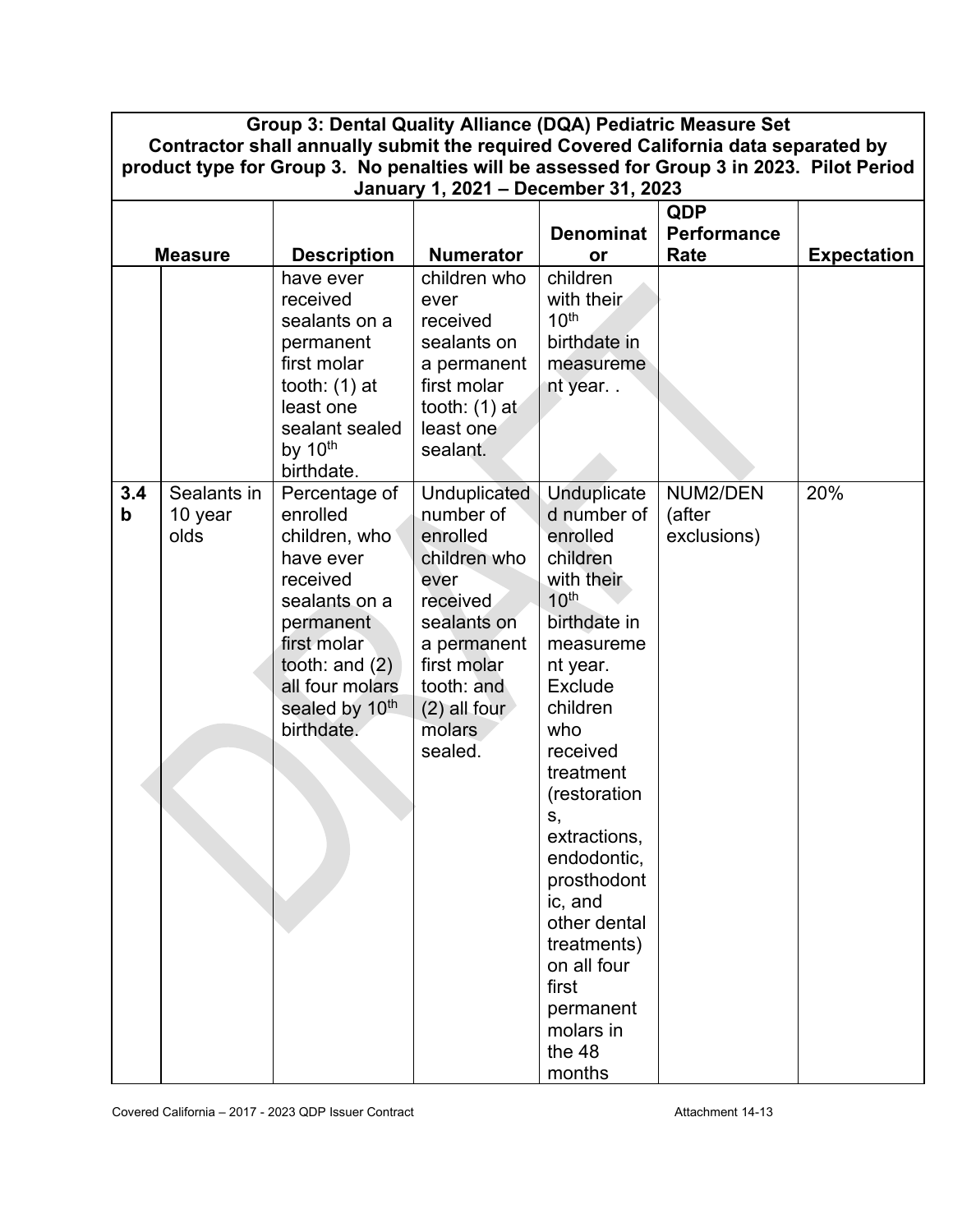|                                                                                  | Group 3: Dental Quality Alliance (DQA) Pediatric Measure Set<br>Contractor shall annually submit the required Covered California data separated by<br>product type for Group 3. No penalties will be assessed for Group 3 in 2023. Pilot Period<br>January 1, 2021 - December 31, 2023 |                                                                                                                                                                                                              |                                                                                                                                                                               |                                                                                                                                                                                                                                                                                                           |                                   |                    |  |  |
|----------------------------------------------------------------------------------|----------------------------------------------------------------------------------------------------------------------------------------------------------------------------------------------------------------------------------------------------------------------------------------|--------------------------------------------------------------------------------------------------------------------------------------------------------------------------------------------------------------|-------------------------------------------------------------------------------------------------------------------------------------------------------------------------------|-----------------------------------------------------------------------------------------------------------------------------------------------------------------------------------------------------------------------------------------------------------------------------------------------------------|-----------------------------------|--------------------|--|--|
| <b>QDP</b><br><b>Denominat</b><br><b>Performance</b><br><b>Numerator</b><br>Rate |                                                                                                                                                                                                                                                                                        |                                                                                                                                                                                                              |                                                                                                                                                                               |                                                                                                                                                                                                                                                                                                           |                                   |                    |  |  |
|                                                                                  | <b>Measure</b>                                                                                                                                                                                                                                                                         | <b>Description</b>                                                                                                                                                                                           |                                                                                                                                                                               | or<br>prior to the<br>10 <sup>th</sup><br>birthdate.                                                                                                                                                                                                                                                      |                                   | <b>Expectation</b> |  |  |
| 3.5<br>a                                                                         | Sealants in<br>15 year<br>olds                                                                                                                                                                                                                                                         | Percentage of<br>enrolled<br>children, who<br>have ever<br>received<br>sealants on a<br>permanent<br>second molar<br>tooth: $(1)$ at<br>least one<br>sealant sealed<br>by the 15 <sup>th</sup><br>birthdate. | Unduplicated<br>number of<br>enrolled<br>children who<br>ever<br>received<br>sealants on<br>a permanent<br>second<br>molar tooth:<br>$(1)$ at least<br>one sealant.           | Unduplicate<br>d number of<br>enrolled<br>children<br>with their<br>15 <sup>th</sup><br>birthdate in<br>measureme<br>nt year.                                                                                                                                                                             | NUM1/DEN;                         | 20%                |  |  |
| 3.5<br>$\mathbf b$                                                               | Sealants in<br>15 year<br>olds                                                                                                                                                                                                                                                         | Percentage of<br>enrolled<br>children, who<br>have ever<br>received<br>sealants on a<br>permanent<br>second molar<br>tooth: $(2)$ all<br>four molars<br>sealed by the<br>15 <sup>th</sup> birthdate.         | <b>Unduplicated</b><br>number of<br>enrolled<br>children who<br>ever<br>received<br>sealants on<br>a permanent<br>second<br>molar tooth:<br>(2) all four<br>molars<br>sealed. | <b>Unduplicate</b><br>d number of<br>enrolled<br>children<br>with their<br>15 <sup>th</sup><br>birthdate in<br>measureme<br>nt year.<br>Exclude<br>children<br>who<br>received<br>treatment<br>(restoration<br>S,<br>extractions,<br>endodontic,<br>prosthodont<br>ic, and<br>other dental<br>treatments) | Num2/DEN<br>(after<br>exclusions) | 20%                |  |  |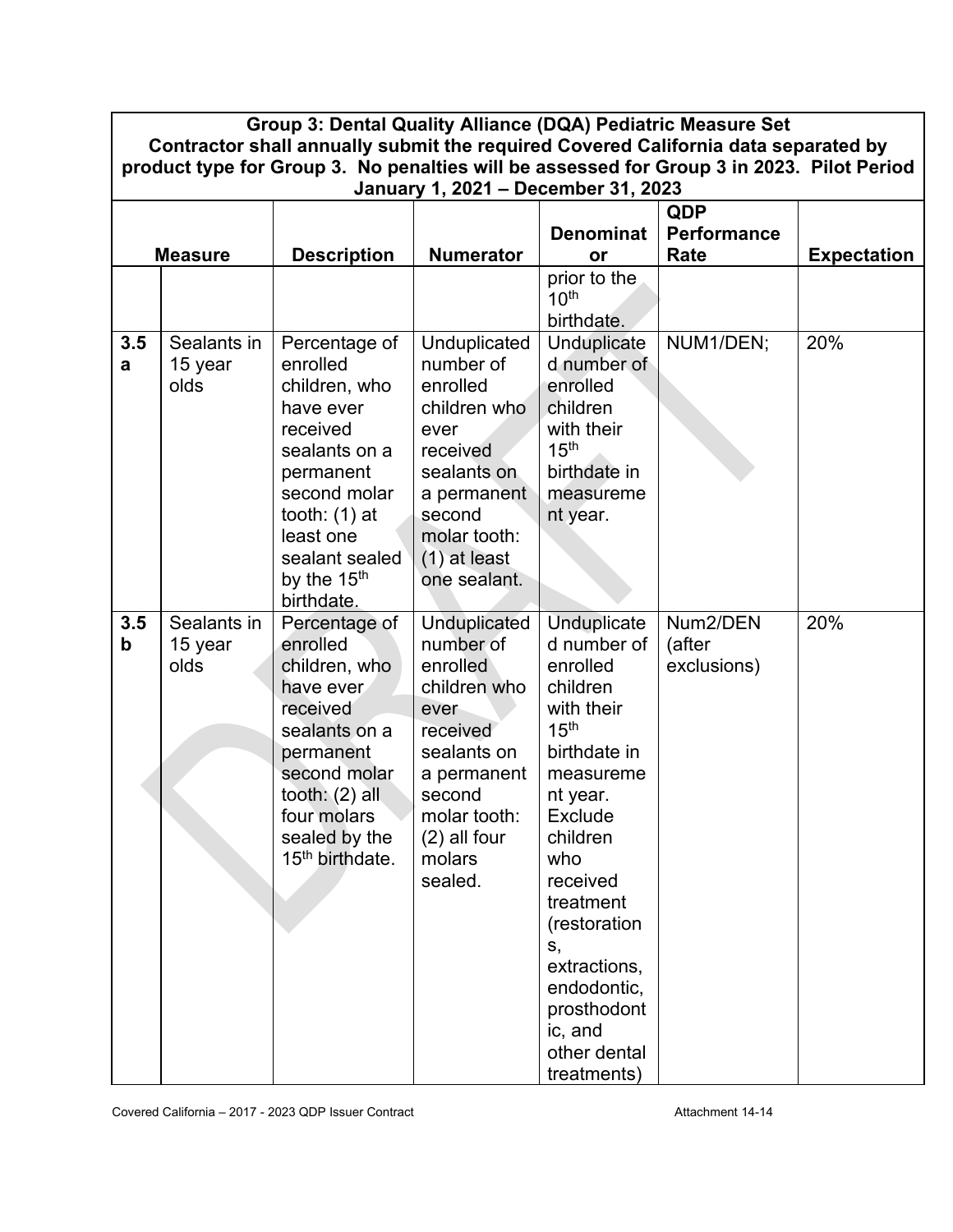|     | Group 3: Dental Quality Alliance (DQA) Pediatric Measure Set<br>Contractor shall annually submit the required Covered California data separated by<br>product type for Group 3. No penalties will be assessed for Group 3 in 2023. Pilot Period |                                                                                                                                                                                                                                   |                                                                                                                                                                                                                                                       |                                                                                                                                      |                        |                                                   |  |  |
|-----|-------------------------------------------------------------------------------------------------------------------------------------------------------------------------------------------------------------------------------------------------|-----------------------------------------------------------------------------------------------------------------------------------------------------------------------------------------------------------------------------------|-------------------------------------------------------------------------------------------------------------------------------------------------------------------------------------------------------------------------------------------------------|--------------------------------------------------------------------------------------------------------------------------------------|------------------------|---------------------------------------------------|--|--|
|     |                                                                                                                                                                                                                                                 |                                                                                                                                                                                                                                   | January 1, 2021 - December 31, 2023                                                                                                                                                                                                                   |                                                                                                                                      |                        |                                                   |  |  |
|     | <b>QDP</b>                                                                                                                                                                                                                                      |                                                                                                                                                                                                                                   |                                                                                                                                                                                                                                                       |                                                                                                                                      |                        |                                                   |  |  |
|     |                                                                                                                                                                                                                                                 |                                                                                                                                                                                                                                   |                                                                                                                                                                                                                                                       | <b>Denominat</b>                                                                                                                     | Performance            |                                                   |  |  |
|     | <b>Measure</b>                                                                                                                                                                                                                                  | <b>Description</b>                                                                                                                                                                                                                | <b>Numerator</b>                                                                                                                                                                                                                                      | <b>or</b>                                                                                                                            | Rate                   | <b>Expectation</b>                                |  |  |
|     |                                                                                                                                                                                                                                                 |                                                                                                                                                                                                                                   |                                                                                                                                                                                                                                                       | on all four<br>second<br>permanent<br>molars in<br>the $48$<br>months<br>prior to the<br>15 <sup>th</sup><br>birthdate.              |                        |                                                   |  |  |
| 3.6 | <b>Topical</b><br>Fluoride for<br>Children at<br>Elevated<br>Caries<br><b>Risk</b>                                                                                                                                                              | Percentage of<br>enrolled<br>children aged<br>1-18 years<br>who are at<br>"elevated" risk<br>(i.e.<br>"moderate" or<br>"high") who<br>received at<br>least 2 topical<br>fluoride<br>applications<br>within the<br>reporting year. | Unduplicated<br>number of<br>enrolled<br>children<br>aged $1 - 18$<br>years who<br>have at<br>"elevated"<br>risk (i.e.<br>"moderate"<br>or "high")<br>who<br>received at<br>least 2<br>topical<br>fluoride<br>applications<br>as a dental<br>service. | Unduplicate<br>d number of<br>enrolled<br>children<br>aged 1-18<br>years at<br>"elevated"<br>risk (i.e.<br>"moderate"<br>or "high"). | <b>NUM/DEN</b>         | 50%                                               |  |  |
| 3.7 | Ambulatory<br>Care<br>Sensitive<br>Emergency<br>Departmen<br>t Visits for<br>Dental<br>Caries in<br>Children                                                                                                                                    | Number of<br>emergency<br>department<br>(ED) visits for<br>caries-related<br>reasons per<br>100,000<br>member<br>months for all<br>enrolled                                                                                       | Number of<br><b>ED</b> visits<br>with caries-<br>related<br>diagnosis<br>code among<br>all enrolled<br>children.                                                                                                                                      | All member<br>months for<br>enrollees 0<br>through 18<br>years<br>during the<br>reporting<br>year.                                   | (NUM/DEN) x<br>100,000 | Monitoring<br>until claims<br>data is<br>received |  |  |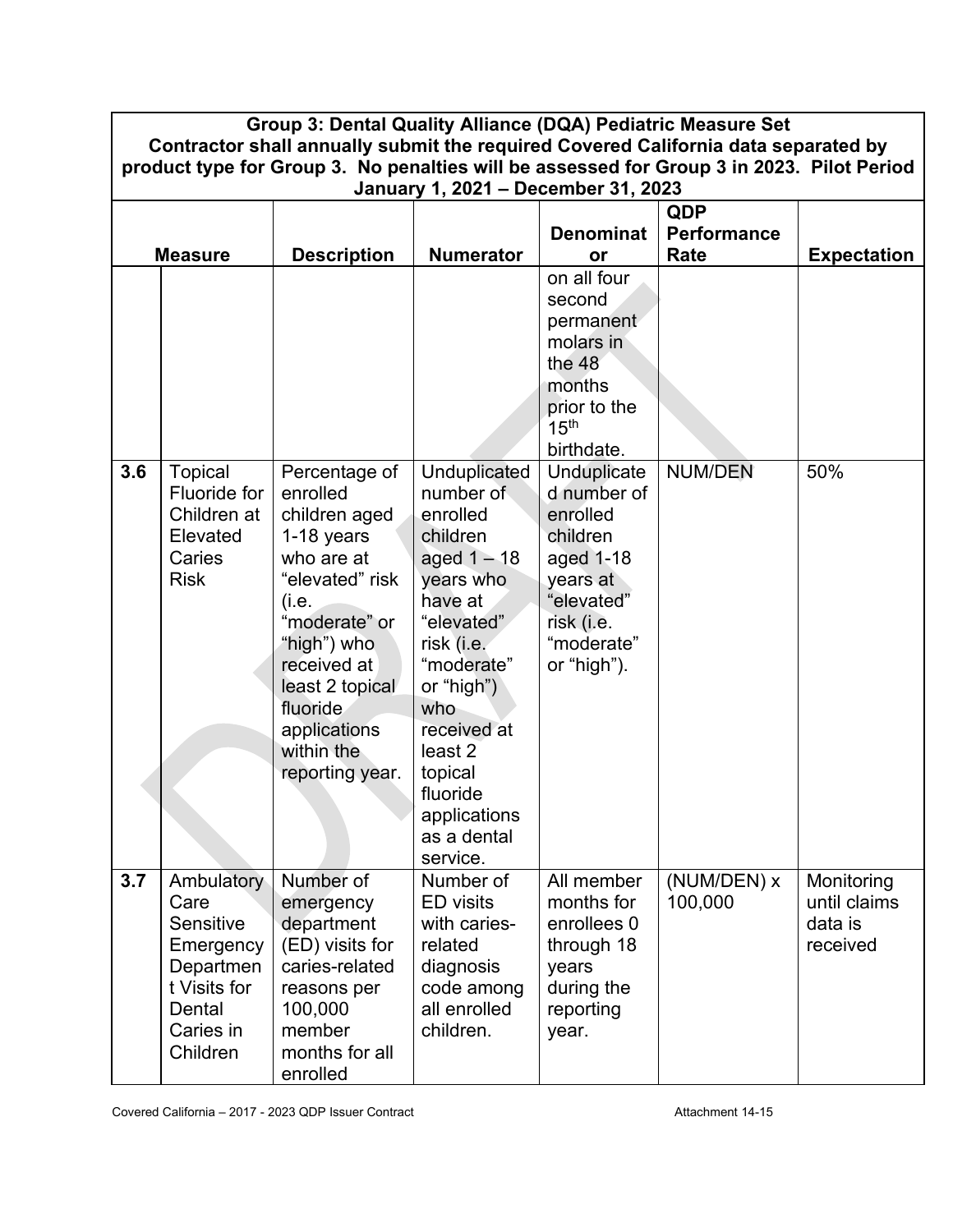| Group 3: Dental Quality Alliance (DQA) Pediatric Measure Set<br>Contractor shall annually submit the required Covered California data separated by<br>product type for Group 3. No penalties will be assessed for Group 3 in 2023. Pilot Period<br>January 1, 2021 - December 31, 2023 |                                                                       |                                                                                                                                                                                                                                          |                                                                                                                                                                            |                                                                           |                                          |                                                   |
|----------------------------------------------------------------------------------------------------------------------------------------------------------------------------------------------------------------------------------------------------------------------------------------|-----------------------------------------------------------------------|------------------------------------------------------------------------------------------------------------------------------------------------------------------------------------------------------------------------------------------|----------------------------------------------------------------------------------------------------------------------------------------------------------------------------|---------------------------------------------------------------------------|------------------------------------------|---------------------------------------------------|
|                                                                                                                                                                                                                                                                                        | <b>Measure</b>                                                        | <b>Description</b>                                                                                                                                                                                                                       | <b>Numerator</b>                                                                                                                                                           | <b>Denominat</b><br>or                                                    | <b>QDP</b><br><b>Performance</b><br>Rate | <b>Expectation</b>                                |
|                                                                                                                                                                                                                                                                                        |                                                                       | children.                                                                                                                                                                                                                                |                                                                                                                                                                            |                                                                           |                                          |                                                   |
| 3.8                                                                                                                                                                                                                                                                                    | Follow-Up<br>After ED<br>Visit by<br>Children<br>for Dental<br>Caries | The<br>percentage of<br>caries-related<br>emergency<br>department<br>visits among<br>children 0<br>through 18<br>years in the<br>reporting year<br>for which the<br>member<br>visited a<br>dentist within<br>7 days of the<br>ED visit.  | Number of<br>caries-<br>related ED<br>visits in the<br>reporting<br>year for<br>which the<br>member<br>visited a<br>dentist within<br>7 days<br>(NUM) of the<br>ED visit.  | Number of<br>caries-<br>related ED<br>visits in the<br>reporting<br>year. | <b>NUM/DEN</b>                           | Monitoring<br>until claims<br>data is<br>received |
| 3.9                                                                                                                                                                                                                                                                                    | Follow-Up<br>After ED<br>Visit by<br>Children<br>for Dental<br>Caries | The<br>percentage of<br>caries-related<br>emergency<br>department<br>visits among<br>children 0<br>through 18<br>years in the<br>reporting year<br>for which the<br>member<br>visited a<br>dentist within<br>30 days of the<br>ED visit. | Number of<br>caries-<br>related ED<br>visits in the<br>reporting<br>year for<br>which the<br>member<br>visited a<br>dentist within<br>30 days<br>(NUM) of the<br>ED visit. | Number of<br>caries-<br>related ED<br>visits in the<br>reporting<br>year. | <b>NUM/DEN</b>                           | Monitoring<br>until claims<br>data is<br>received |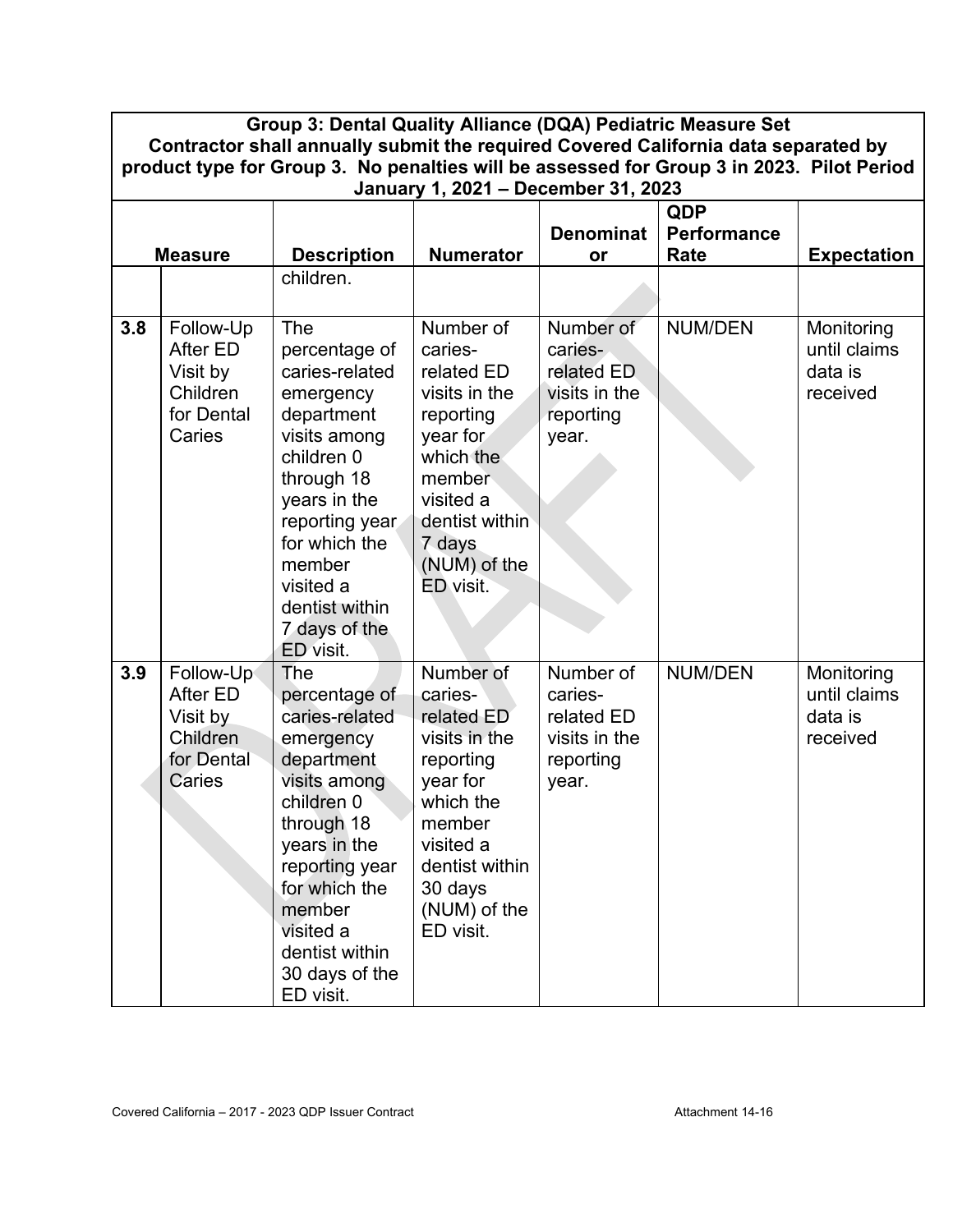|     | Group 4: Covered California Performance Standards and Reporting Requirements<br><b>Utilization Measures for Adult Dental</b><br>Contractor shall annually submit the required Covered California data separated                                                                                     |                                                                                                                                                                                                                |  |  |
|-----|-----------------------------------------------------------------------------------------------------------------------------------------------------------------------------------------------------------------------------------------------------------------------------------------------------|----------------------------------------------------------------------------------------------------------------------------------------------------------------------------------------------------------------|--|--|
|     |                                                                                                                                                                                                                                                                                                     | by product type for Group 4. No penalties will be assessed for Group 4 in 2023.<br><b>Pilot Period</b>                                                                                                         |  |  |
|     |                                                                                                                                                                                                                                                                                                     | January 1, 2021 - December 31, 2023                                                                                                                                                                            |  |  |
|     | <b>Utilization Measures</b>                                                                                                                                                                                                                                                                         | <b>Performance Standards</b><br>Covered California will work with contractors as<br>appropriate to adjust measure sets where a<br>contractor does not have all of the specific<br><b>Utilization measures.</b> |  |  |
| 4.1 | <b>Annual Dental Visit (ADV)</b>                                                                                                                                                                                                                                                                    |                                                                                                                                                                                                                |  |  |
|     | Measure includes all<br>members ages 19 years<br>and older as of December<br>31, in the prior calendar<br>year (denominator) who<br>had at least one dental<br>visit in 2018 (numerator).<br>Measure include members<br>enrolled for at least 11 of<br>the 12 months in the prior<br>calendar year. | Expectation<br>Age<br>Group<br>65%<br>$19+$                                                                                                                                                                    |  |  |
| 4.2 | <b>Preventive Dental</b><br>Services (PDS).                                                                                                                                                                                                                                                         |                                                                                                                                                                                                                |  |  |
|     | Measure includes<br>members enrolled for at<br>least 11 of the 12 months<br>in the prior calendar year<br>(denominator) who<br>received any preventive<br>dental service (D1000-<br>D1999) in the prior<br>calendar year (numerator).                                                               | Age<br>Expectation<br>Group<br>50%<br>$19+$                                                                                                                                                                    |  |  |
| 4.3 | Use of Dental Treatment<br>Services (UDTS).<br>Measure includes                                                                                                                                                                                                                                     | Age<br>Expectation<br>Group                                                                                                                                                                                    |  |  |
|     | members enrolled for at<br>least 11 of the 12 months<br>in the prior calendar year<br>(denominator) who                                                                                                                                                                                             | $19+$<br>Reporting only                                                                                                                                                                                        |  |  |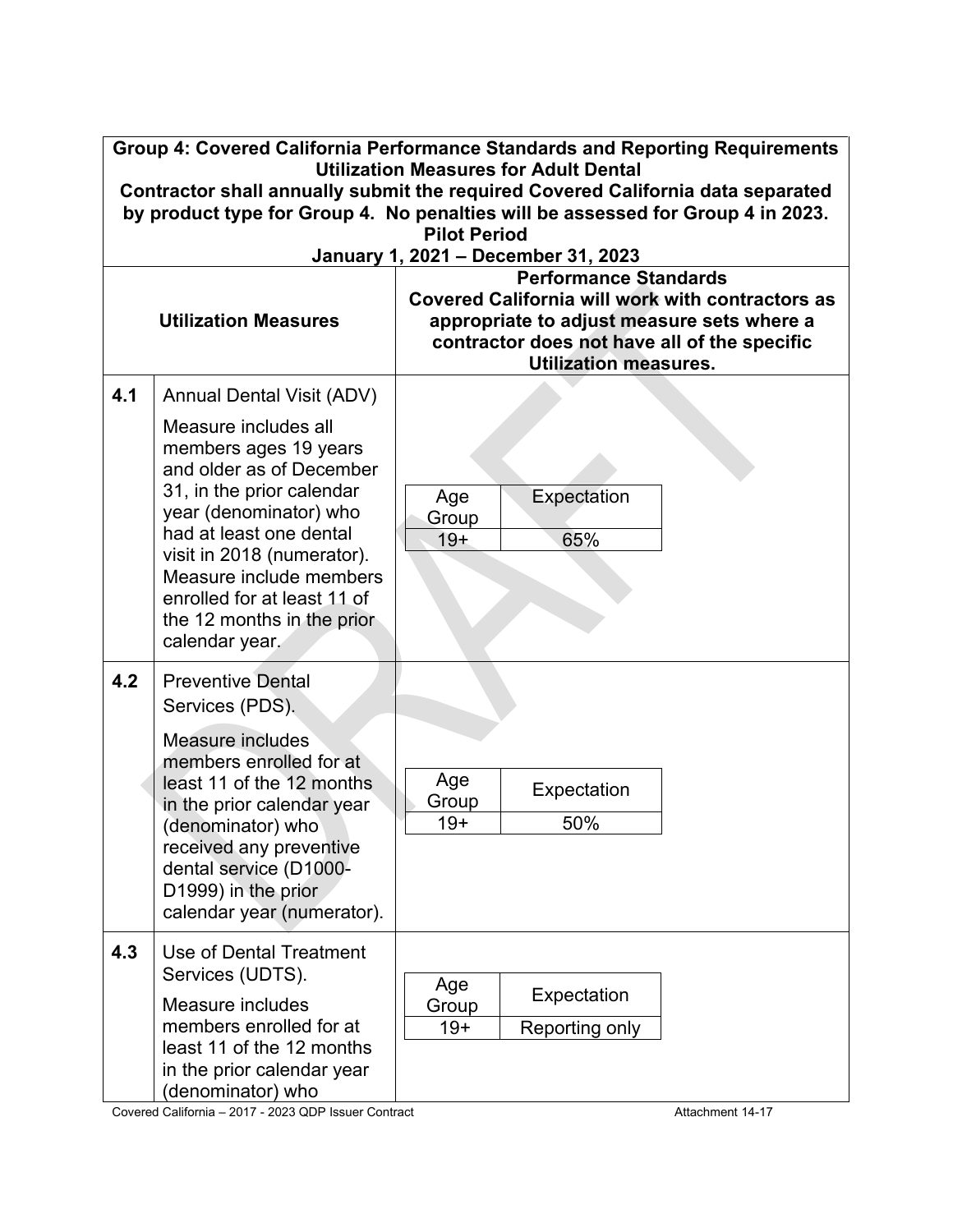| Group 4: Covered California Performance Standards and Reporting Requirements<br><b>Utilization Measures for Adult Dental</b><br>Contractor shall annually submit the required Covered California data separated |                                                                                                                                                                                                                |  |  |
|-----------------------------------------------------------------------------------------------------------------------------------------------------------------------------------------------------------------|----------------------------------------------------------------------------------------------------------------------------------------------------------------------------------------------------------------|--|--|
| by product type for Group 4. No penalties will be assessed for Group 4 in 2023.                                                                                                                                 |                                                                                                                                                                                                                |  |  |
| <b>Pilot Period</b><br>January 1, 2021 - December 31, 2023                                                                                                                                                      |                                                                                                                                                                                                                |  |  |
| <b>Utilization Measures</b>                                                                                                                                                                                     | <b>Performance Standards</b><br>Covered California will work with contractors as<br>appropriate to adjust measure sets where a<br>contractor does not have all of the specific<br><b>Utilization measures.</b> |  |  |
| received any dental<br>treatment other than<br>diagnostic or preventive<br>services (D2000-D9999) in<br>the prior calendar year<br>(numerator).                                                                 |                                                                                                                                                                                                                |  |  |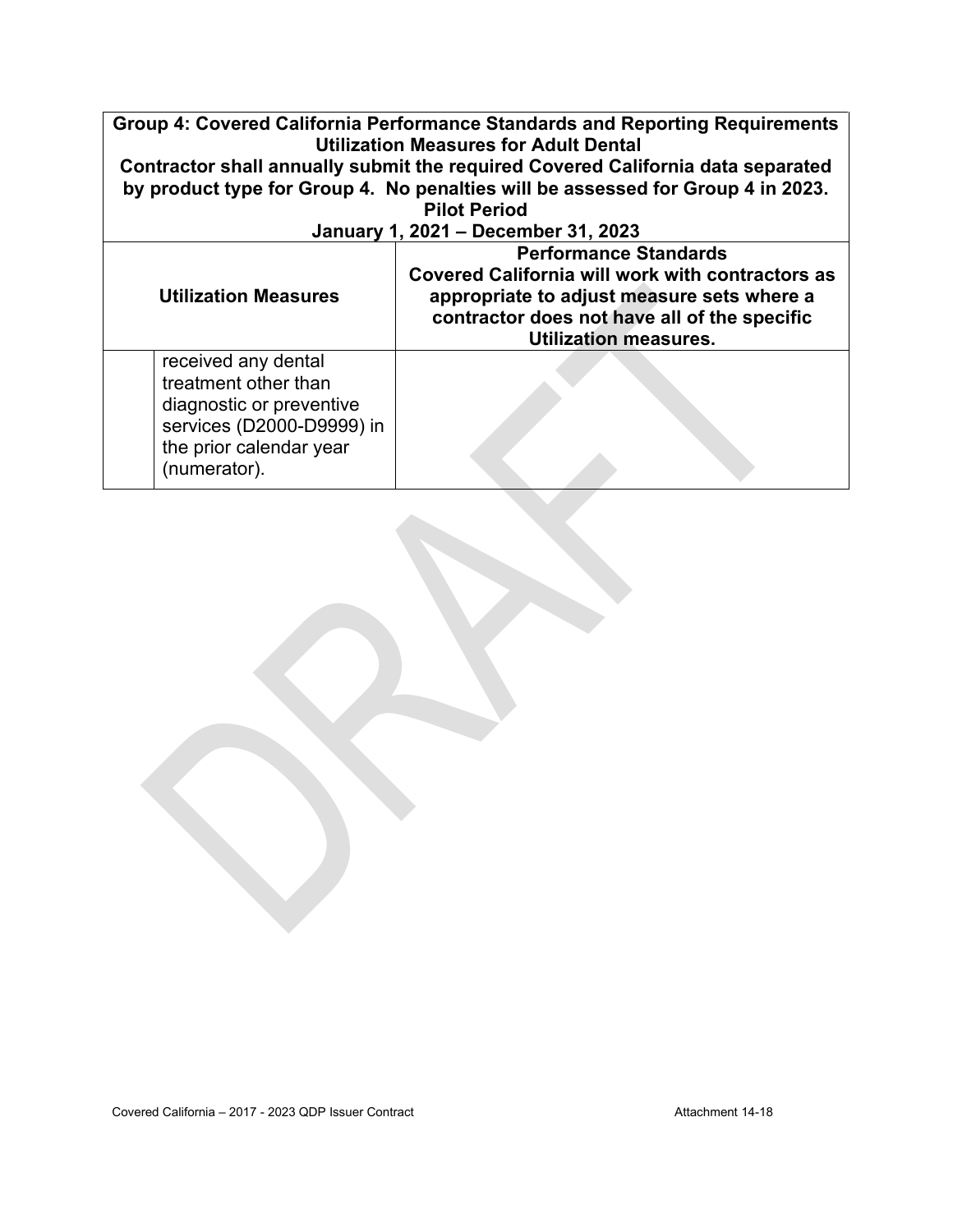#### **Group 5: Covered California Performance Standards for Contractor: Quality and Delivery System Reform**

The following questions support the narrative reporting requirement for Performance Measurement Standards. In performing its services under this agreement, Contractor shall use commercially reasonable efforts to meet or exceed the Performance Measurement Standards. Group 5 expectations apply equally to Covered California for the Individual Market and small group lines of business and shall be reported separately. The completed questions are to be submitted to Covered California by February 28 of the contract year in electronic format to be determined by Covered California.

# **5.1 Attachment 7, 1.03(b) Reducing Health Disparities and Assuring Health Equity**

**5.1.1** Identify the sources of data used to gather members' race/ethnicity, primary language, and disability status. The response "enrollment form" pertains only to information reported directly by members or passed on by CalHEERS.

| <b>Data</b><br><b>Element</b> | Data Collection Method (Select all that<br>apply)                                                                                                                                                                                                                                                                                            | <b>Percent of Covered</b><br><b>California</b><br>membership for<br>whom data is<br>captured |
|-------------------------------|----------------------------------------------------------------------------------------------------------------------------------------------------------------------------------------------------------------------------------------------------------------------------------------------------------------------------------------------|----------------------------------------------------------------------------------------------|
| Age                           | <b>Enrollment form</b><br>$\circ$<br>Oral health risk assessment<br>Information requested upon website<br>$\circ$<br>registration<br>Inquiry upon call to customer service<br>$\circ$<br>Indirect method such as surname or<br>$\Omega$<br>zip code analysis<br>Other (please explain)<br>$\circ$<br>Data not collected<br>$\circ$           |                                                                                              |
| Race/ethnicity                | <b>Enrollment form</b><br>$\Omega$<br>$\circ$ Oral health risk assessment<br>Information requested upon website<br>$\circ$<br>registration<br>Inquiry upon call to customer service<br>$\circ$<br>Indirect method such as surname or<br>$\bigcap$<br>zip code analysis<br>Other (please explain)<br>$\circ$<br>Data not collected<br>$\circ$ |                                                                                              |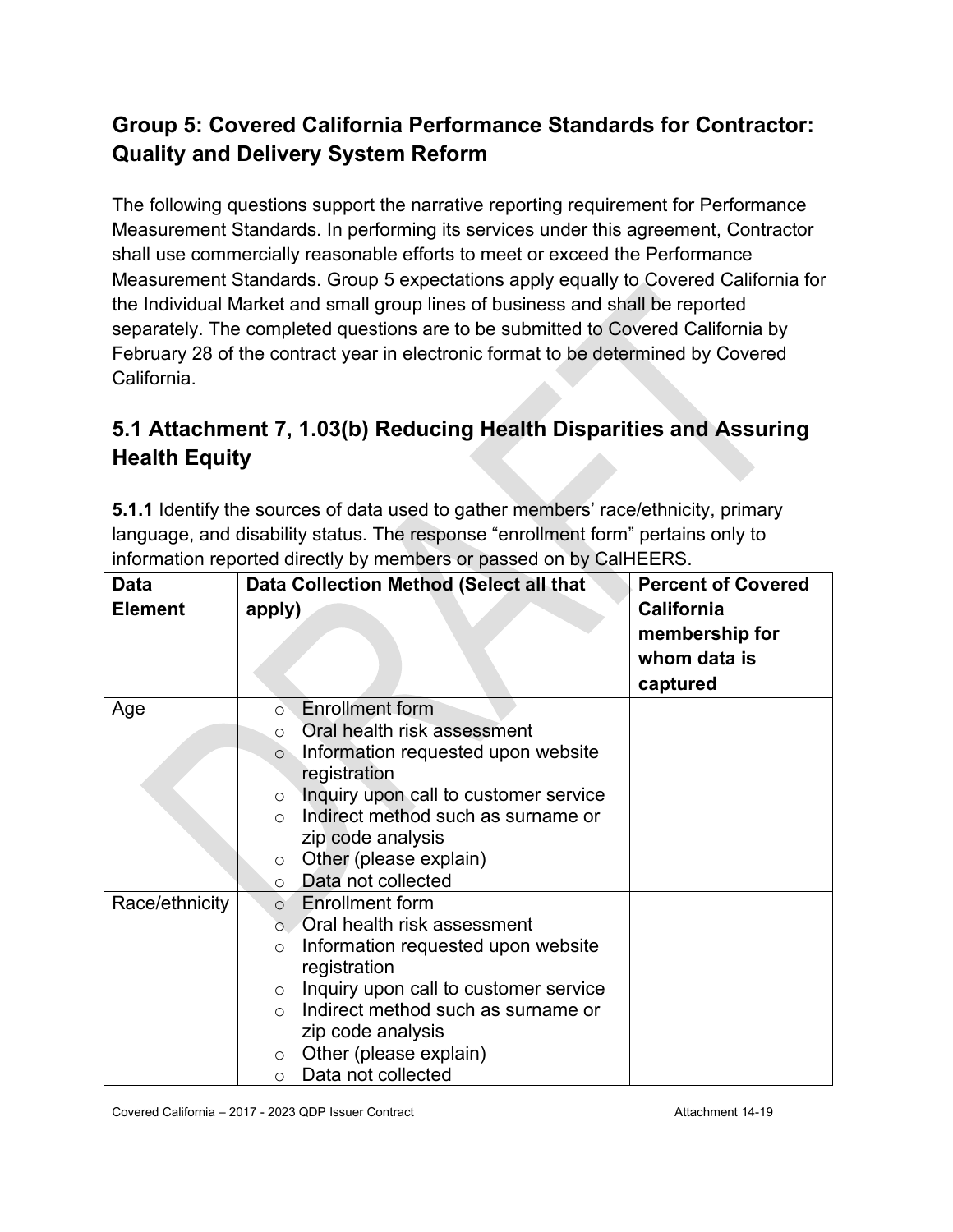| Primary           | <b>Enrollment form</b><br>$\Omega$               |
|-------------------|--------------------------------------------------|
| language          | Oral health risk assessment<br>$\bigcirc$        |
|                   | Information requested upon website<br>$\circ$    |
|                   | registration                                     |
|                   | Inquiry upon call to customer service<br>$\circ$ |
|                   | Indirect method such as surname or               |
|                   | zip code analysis                                |
|                   | Other (Please explain)<br>$\circ$                |
|                   | Data not collected<br>$\bigcirc$                 |
| <b>Disability</b> | <b>Enrollment form</b><br>$\circ$                |
|                   | Oral health risk assessment<br>$\circ$           |
|                   | Information requested upon website<br>$\circ$    |
|                   | registration                                     |
|                   | Inquiry upon call to customer service<br>$\circ$ |
|                   | Indirect method such as surname or<br>$\bigcirc$ |
|                   | zip code analysis                                |
|                   | Other (Please explain)<br>$\circ$                |
|                   | Data not collected<br>$\circ$                    |

**5.1.2** If the Contractor answered "data not collected" in the data elements (5.1.1) above, please discuss how the plan is making progress on collecting data elements to support improving health equity.

**5.1.3** Indicate how race/ethnicity, primary language, and disability status data are used to address quality improvement and health equity. Select all that apply.

- o Assess adequacy of language assistance to meet members' needs
- o Calculate dental quality performance measures by race/ethnicity, language, or disability status
- $\circ$  Calculate member experience measures by race/ethnicity, language, or disability status
- $\circ$  Identify areas for quality improvement
- o Identify areas for health education/promotion
- o Share provider race/ethnicity/language data with member to enable selection of concordant dentists
- o Share with dental network to assist them in providing language assistance and culturally competent care
- o Set benchmarks or target goals for reducing measured disparities in preventive or diagnostic care
- o Analyze disenrollment patterns
- o Develop outreach programs that are culturally sensitive (please explain)
- $\circ$  Other (please explain)
- o Race/ethnicity data not used for quality improvement or health equity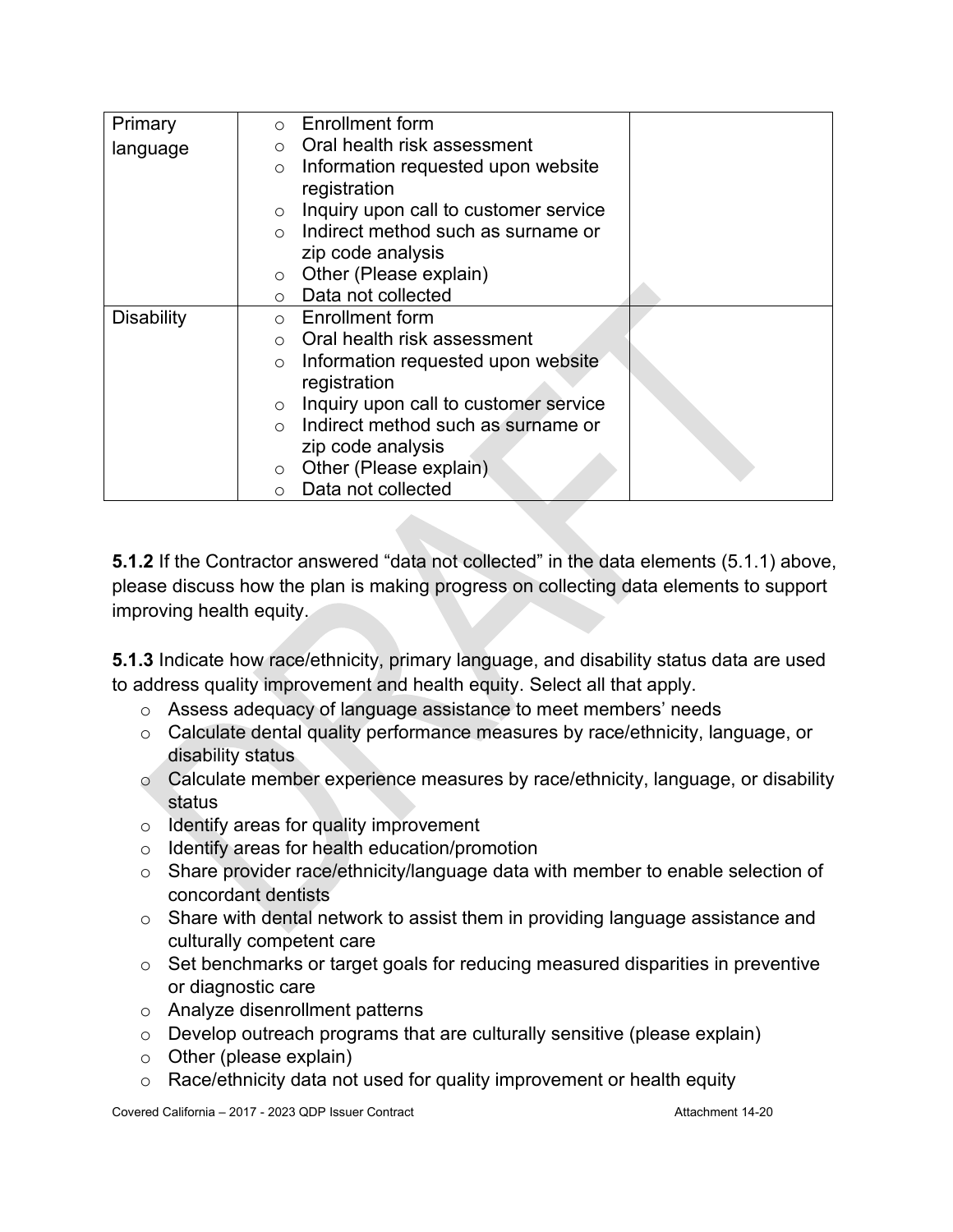- $\circ$  Language data not used for quality improvement or health equity
- $\circ$  Disability data not used for quality improvement or health equity

**5.1.4** If the Contractor answered "data not collected" in the data elements (5.1.1) above, please discuss how the plan is making progress on using data elements to support improving health equity.

#### **5.2 Attachment 7, 2.05 Risk Assessment**

**5.2.1** Indicate features of the oral health risk assessment to determine enrollee oral health status. Select all that apply.

- o Oral health risk assessment offered online or in print
- $\circ$  Oral health risk assessment offered through telephone interview with a live person
- o Oral health risk assessment offered in multiple languages
- o Upon completion of oral health risk assessment, risk-factor education is provided to member based on member-specific risk, e.g. if member reports tobacco use, education is provided on gum disease risk
- o Personalized oral health risk assessment report is generated with risk modification actions
- o Member is directed to interactive intervention module for behavior change upon risk assessment completion
- o Email on self-care generated based on enrollee responses
- $\circ$  Email or phone call reminders to schedule preventive or diagnostic visits generated based on enrollee responses
- o Oral health risk assessment not offered

**5.2.2** Does the Contractor collect information on enrollee oral health status using any of the following sources of data? Select all that apply.

- o Oral health risk assessment
- o Claims data
- o Other (please explain)
- o Data on oral health status not collected

**5.2.3** Discuss any planned activities to build capacity or systems to determine enrollee oral health status.

# **5.3 Attachment 7, 2.06 Reporting to and Collaborating with Covered California Regarding Health Status**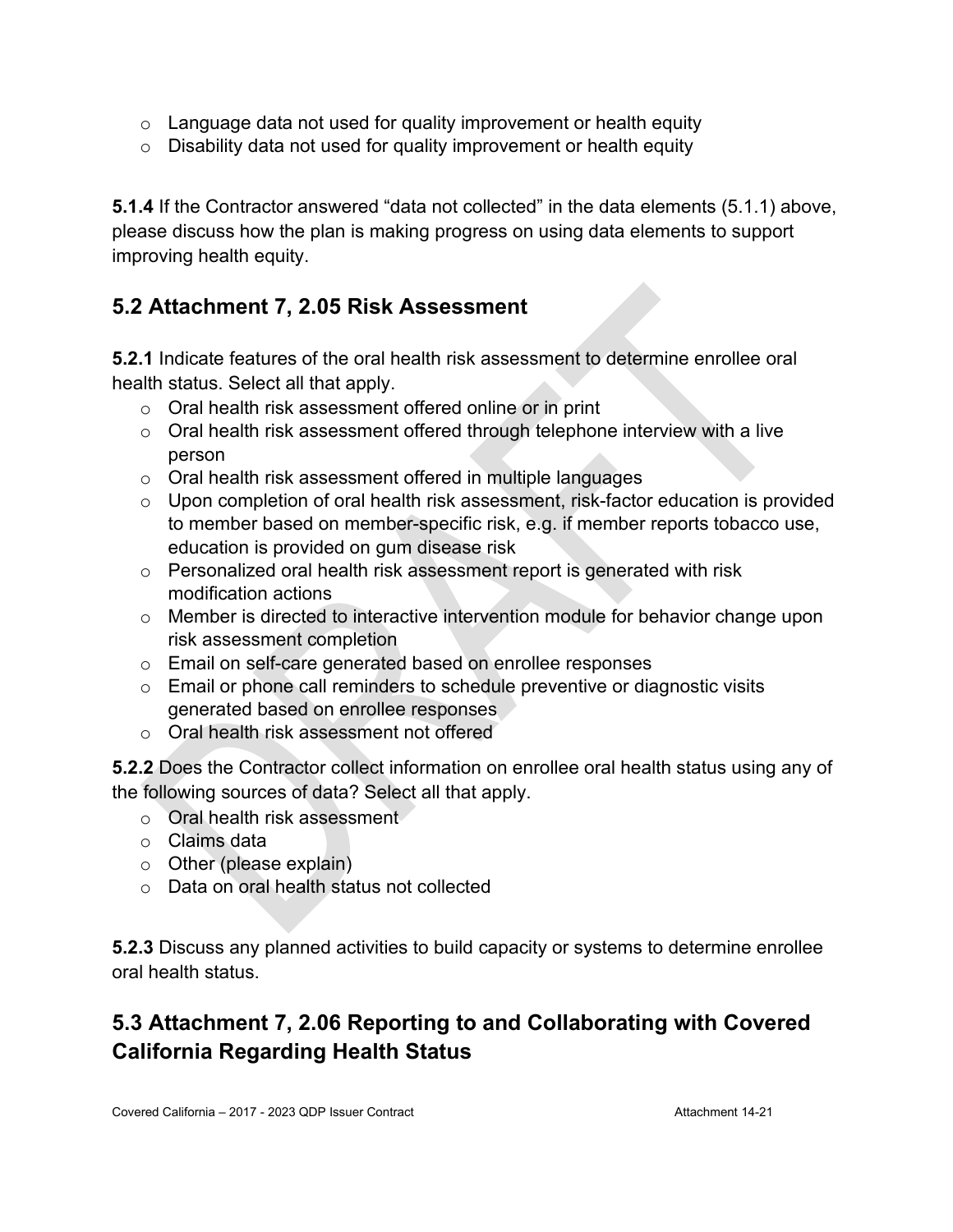**5.3.1** Does the Contractor use any of the following sources of data to track changes in oral health status among Plan Enrollees? Select all that apply.

- o Oral health risk assessment
- o Claims data
- $\circ$  Other (please explain)
- o Data on oral health status not used

**5.3.2** Discuss any planned activities to build capacity or systems to track changes in enrollee oral health status.

#### **5.4. Attachment 7, 3.01 Health and Wellness Services**

**5.4.1** Which of the following activities are used by the Contractor to encourage use of diagnostic and preventive services?

- o Mailed printed materials about preventive services with \$0 cost-share to members (oral exam, cleaning, X-rays)
- o Emails sent to membership about preventive services with \$0 cost-share to members (oral exam, cleaning, X-rays)
- $\circ$  Automated outbound telephone reminders about preventive services with \$0 cost-share to members (oral exam, cleaning, X-rays)
- $\circ$  Other (please explain)
- o No current activities used to encourage use of preventive services

**5.4.2** Discuss any planned activities to encourage use of diagnostic and preventive services.

**5.4.3** If Contractor indicated that any of the activities in 5.4.1 are used to encourage use of diagnostic and preventive services, please upload as an attachment screenshots and/or materials demonstrating these activities.

**5.4.4** Which of the following activities are used by the Contractor to communicate oral health and wellness (i.e. self-care for maintaining good oral health)?

- o Mailed printed materials about oral health self-care
- o Emails sent to membership about oral health self-care
- o Other (please explain)
- o No current activities used to encourage oral health self-care

**5.4.5** Discuss any planned activities to communicate oral health and wellness information to Enrollees.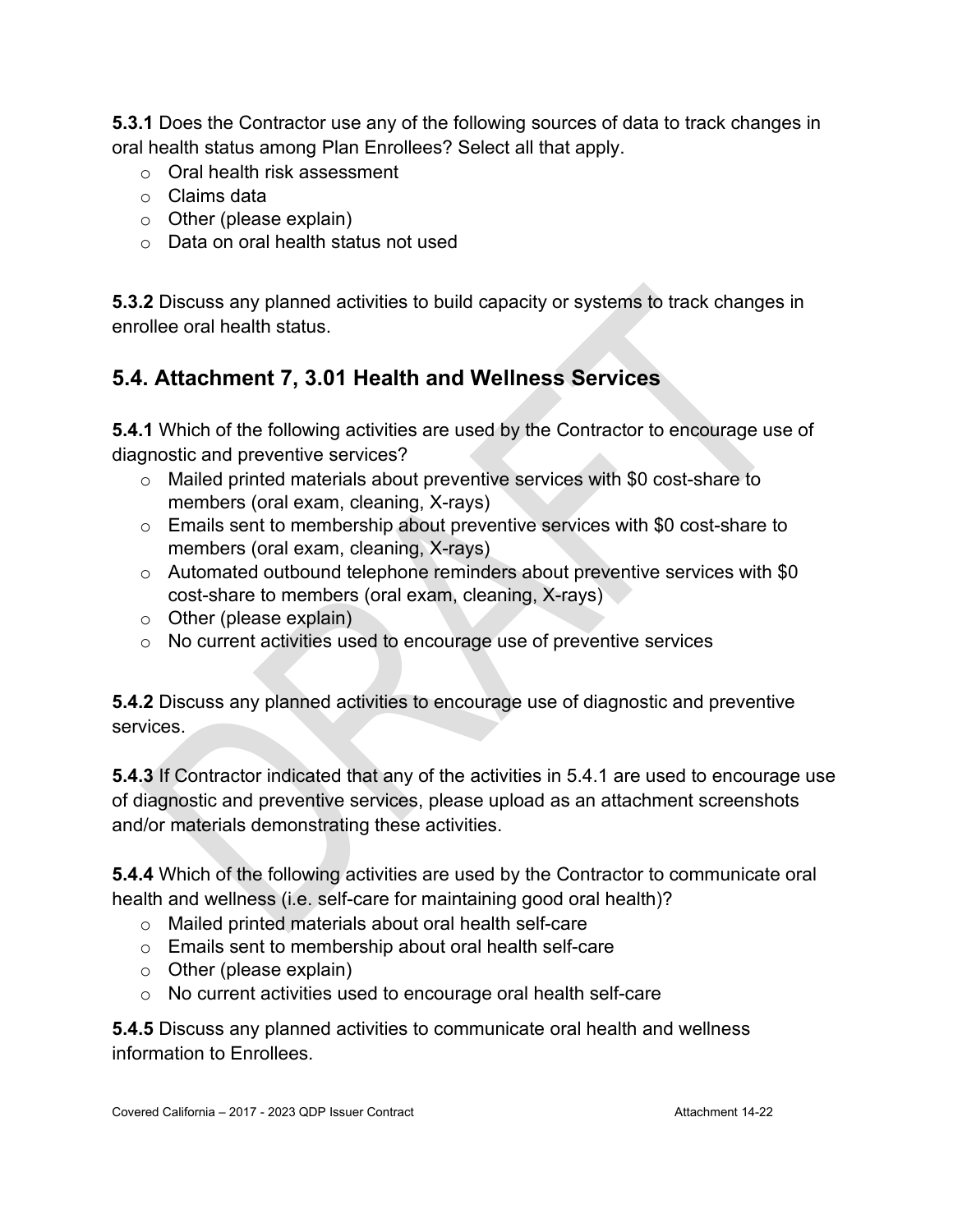**5.4.6** If Contractor indicated that any of the activities in 5.4.4 are used to communicate oral health and wellness, please upload as an attachment screenshots and/or materials demonstrating these activities.

#### **5.5 Attachment 7, 3.02 Community Health and Wellness Promotion**

**5.5.1** Please indicate the type of initiatives, programs, and projects the Contractor supports and describe how such activities specifically promote community health and/or address health disparities. Select all that apply and provide a narrative report in the "details" describing the activity.

| <b>Type of Activity</b>                                        | <b>Details</b> |
|----------------------------------------------------------------|----------------|
| Internal facing, member-related efforts to promote oral        |                |
| health (e.g., oral health education programs)                  |                |
| External facing, high-level community facing activities (e.g., |                |
| health fairs, attendance at community coalitions,              |                |
| participation in health collaboratives)                        |                |
| Engaged with non-profit health systems or local health         |                |
| agencies to conduct community risk assessments to              |                |
| identify high priority needs and health disparities related to |                |
| oral health                                                    |                |
| Community oral health effort built on evidence-based           |                |
| program and policy interventions, and planned evaluation       |                |
| included in the initiative                                     |                |
| Funded community health programs based on needs                |                |
| assessment or other activity                                   |                |
| Plan is currently planning a community health promotion        |                |
| activity                                                       |                |
| Plan does not conduct any community health initiatives         |                |

# **5.6 Attachment 7, 4.02 Promoting Development and Use of Care Models**

**5.6.1** If applicable to the QDP Issuer's delivery system, please report the number of Covered California enrollees who have been assigned a primary care dentist.

| Number of Covered California enrollees |  |
|----------------------------------------|--|
| who have been assigned a primary care  |  |
| dentist                                |  |
| Number of Covered California enrollees |  |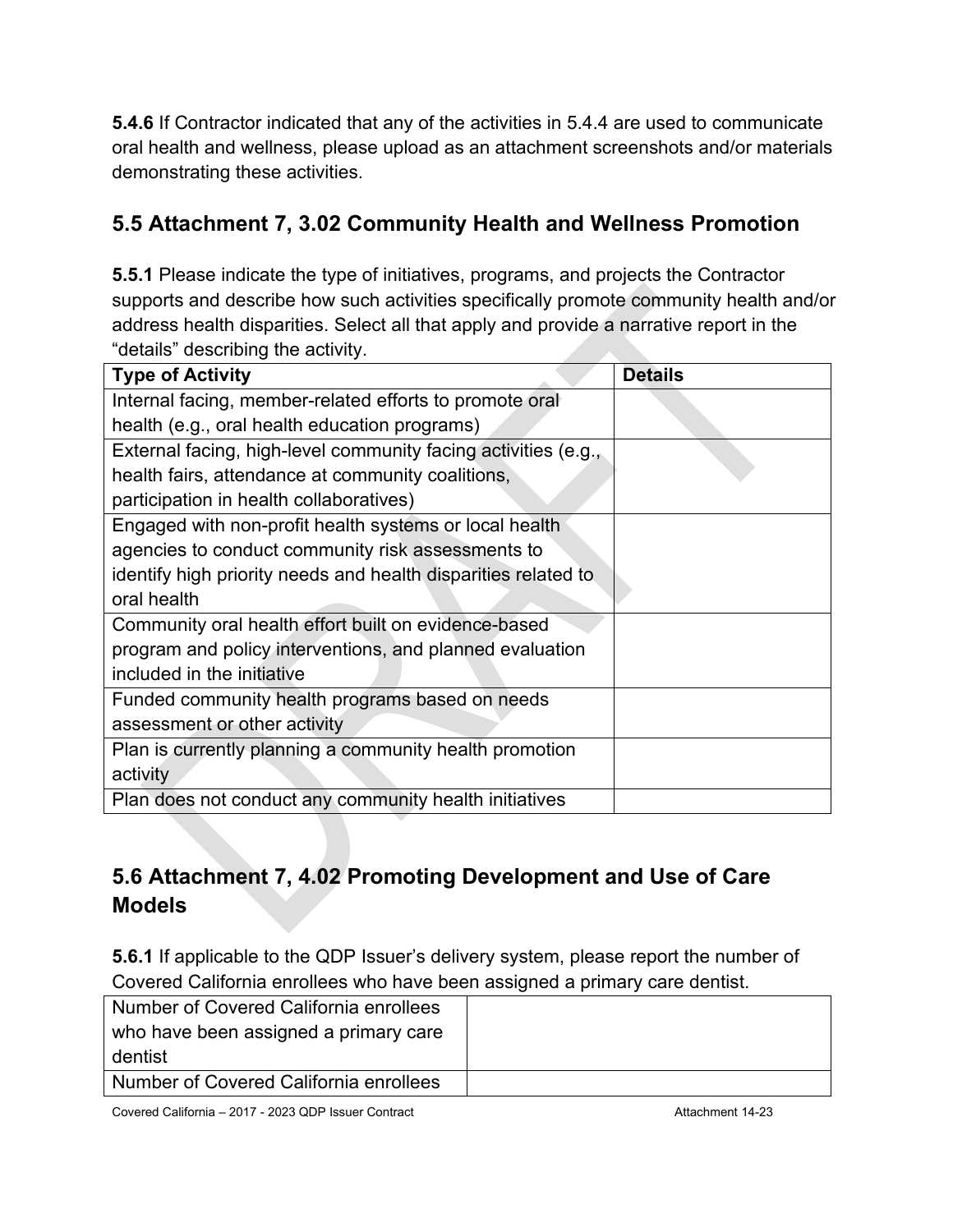**5.6.2** If assignment to a primary care dentist is not required, describe how Contractor encourages member's use of dental home.

**5.6.3** If assignment to a primary care dentist is not required, describe how Contractor encourages contracted providers to retain patients for continued care.

#### **5.7 Attachment 7, 4.03 Identification and Services for At-Risk Enrollees**

**5.7.1** How does the Contractor currently identify at-risk enrollees, which may include members with existing or newly diagnosed needs for dental treatment or members with co-morbid conditions?

- o Claims data
- o Website registration prompts self-report of existing/newly diagnosed need for dental treatment and/or co-morbid conditions
- o Oral health risk assessment
- o Other (please explain)
- o Plan does not currently identify at-risk enrollees

**5.7.2** Discuss any planned activities to identify at-risk enrollees.

**5.7.3** Please report the number of Covered California enrollees who have been identified as "at-risk."

| Number of Covered California enrollees |  |
|----------------------------------------|--|
| who have been identified as "at-risk"  |  |
| Number of Covered California enrollees |  |

# **5.8 Attachment 7, 5.01 Provider Cost and Quality**

**5.8.1** Indicate how the Contractor provides members with cost information for network providers. Select all that apply.

- o Web site includes a cost calculator tool for dental services (e.g. crowns, casts, endodontics, periodontics, etc.)
- o Web site provides information on average regional charges for dental services (e.g. crowns, casts, endodontics, periodontics, etc.)
- $\circ$  Cost information on provider-specific contracted rates available upon request through Web site or customer service line
- o Members directed to network providers to request cost information
- $\circ$  Other (please explain)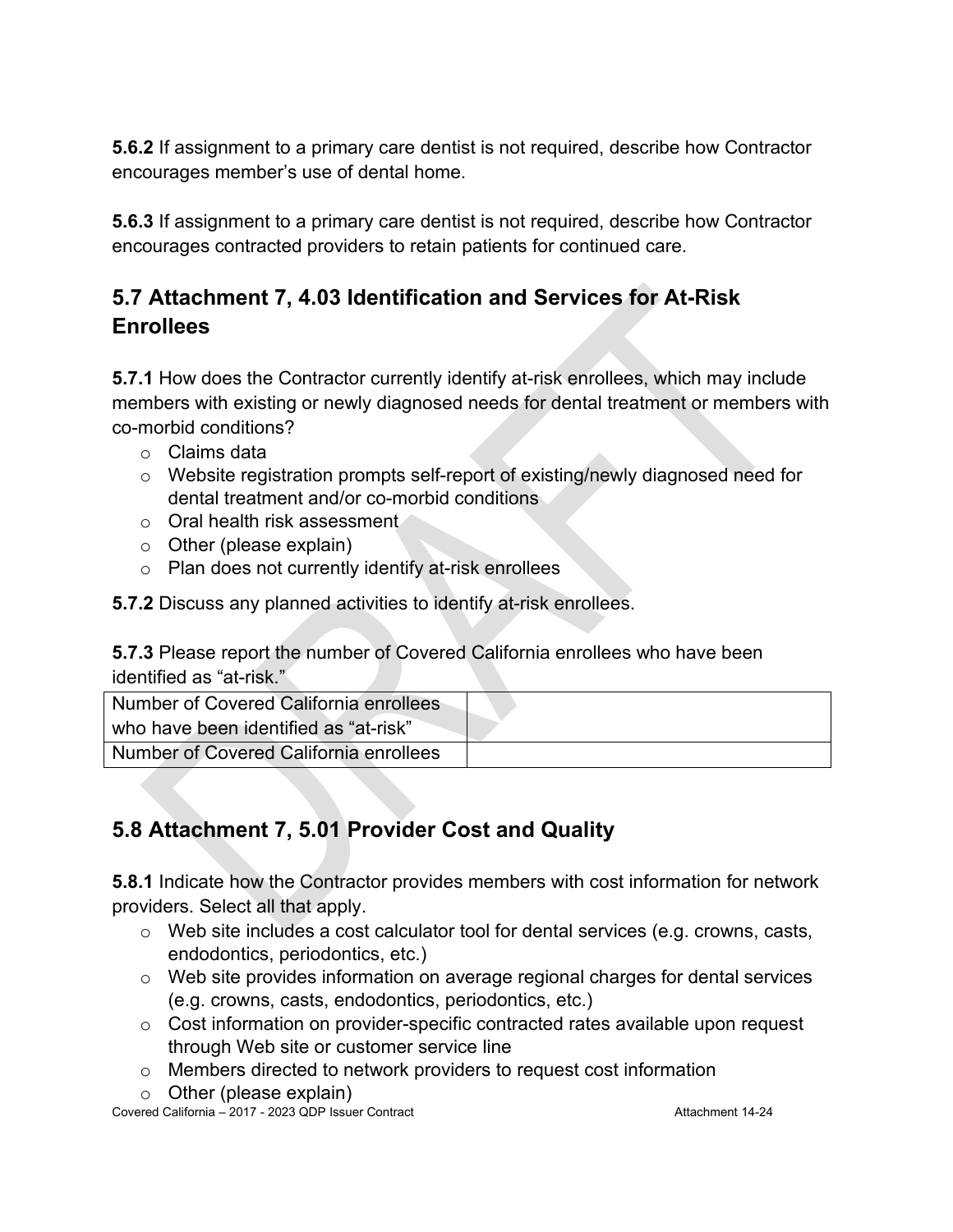$\circ$  Cost information not provided to membership

**5.8.2** If the plan does not currently provide members with cost information, please report how the Contractor intends to make provider-specific cost information available to members.

**5.8.3** To what extent does the Contractor encourage use of high quality network dental providers?

- o Auto-assign members to high-performing dental providers
- $\circ$  Identify high-performing providers through the provider directory or other web site location
- o Customer service referral to dental provider
- o Other (please explain)
- o Contractor does not encourage use of high-performing dental providers

**5.8.4** If the Contractor encourages use of high-performing dental providers, what criteria does the Contractor use to identify high-performing providers?

- o Dental quality measures
- o Health improvement initiatives
- o Preventive services rendered
- o Patient satisfaction
- o Low occurrence of complaints and grievances
- o Other (please explain)
- o Contractor does not encourage use of high-performing dental providers

**5.8.5** If the plan does not currently identify or encourage use of high-performing dental providers, please report how the Contractor intends to identify high-performing dental providers.

# **5.9 Attachment 7, 5.03 Enrollee Benefit Information**

**5.9.1** Indicate how the plan provides plan enrollees with current information regarding annual out-of-pocket costs, status of deductible, status of benefit limit if applicable, and total oral health care services received to date. Select all that apply.

- o Status of deductible, out-of-pocket costs, and oral health services received to date provided through member login to the dental plan website
- o Status of deductible, out-of-pocket costs, and oral health services received to date provided by mailed document upon request
- o Status of deductible, out-of-pocket costs, and oral health services available upon member request to customer service